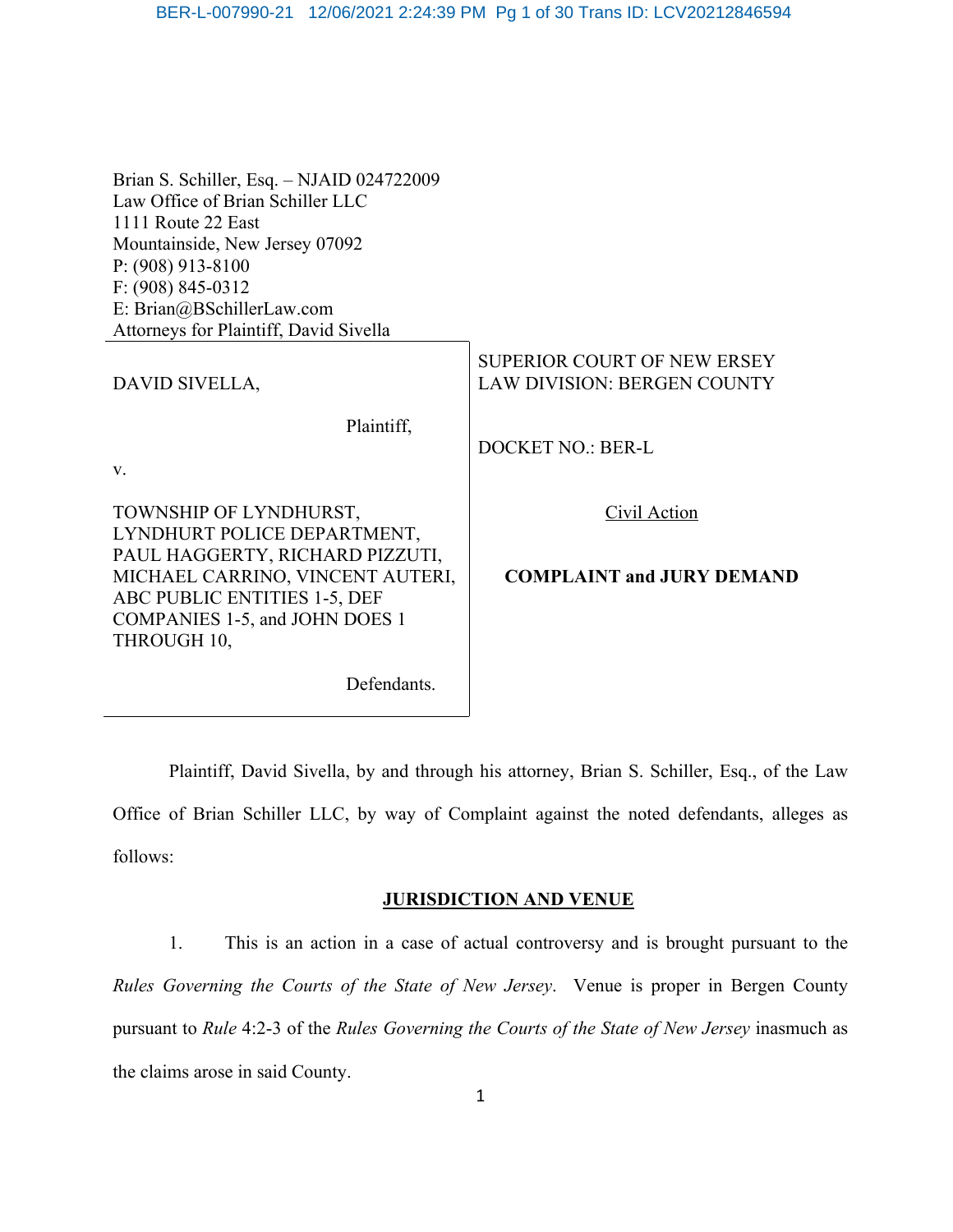#### **THE PARTIES**

2. At all times relevant hereto, David Sivella ("Plaintiff") was an individual residing in the state of New Jersey.

3. At all relevant times hereto, Defendant, Township of Lyndhurst ("Township"), was and is a body corporate of the State of New Jersey operating and existing under the laws of the State of New Jersey, with a principal place of business situate at 367 Valley Brook Avenue, Lyndhurst, New Jersey.

4. At all times relevant hereto, Defendant, Lyndhurst Police Department, ("LPD"), was and is a subdivision of the Township organized pursuant to the laws of the State of New Jersey, with a principal place of business at 367 Valley Brook Avenue, Lyndhurst, New Jersey.

5. At all times relevant hereto, Defendant Paul Haggerty ("Haggerty") was employed by the Township as a police officer. He is sued in his individual and official capacity.

6. At all times relevant hereto, Defendant Richard Pizzuti ("Pizzuti") was employed by the Township as a police officer. He is sued in his individual and official capacity.

7. At all times relevant hereto, Defendant Michael Carrino ("Carrino") was employed by the Township as a police officer. He is sued in his individual and official capacity.

8. At all times relevant hereto, Defendant Vincent Auteri ("Auteri") was employed by the Township as a police officer. He is sued in his individual and official capacity.

9. At all times relevant hereto, ABC public entities 1 through 5, are fictitious identities representing unnamed entities who violated Plaintiff's rights and/or were a proximate cause or substantial factor of Plaintiff's damages.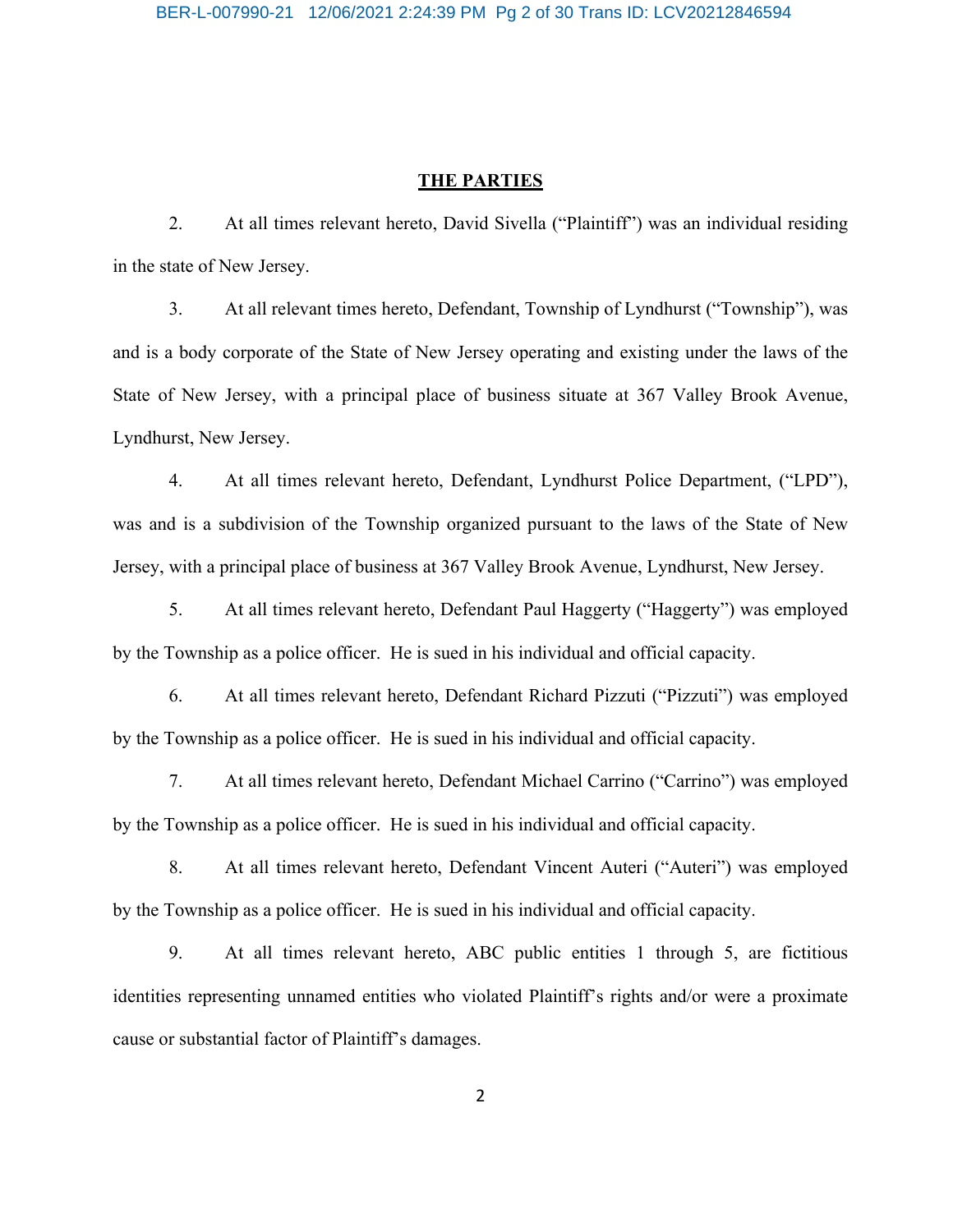10. At all times relevant hereto, DEF companies 1 through 5, are fictitious identities representing unnamed entities who violated Plaintiff's rights and/or were a proximate cause or substantial factor of Plaintiff's damages.

11. At all times relevant hereto, Defendants John Does 1 through 10, are fictitious identities representing unnamed individuals who violated Plaintiff's rights and/or were a proximate cause or substantial factor of Plaintiff's damages.

## **FACTS COMMON TO ALL COUNTS**

1. Plaintiff was and is an openly gay man with a disability who was actively involved in the community affairs of Lyndhurst.

2. Upon information and belief, the unlawful conduct which will be described hereinafter was, at least in part, perpetrated by Defendants due to Plaintiff's sexual orientation, Plaintiff's disability, Plaintiff's involvement in community affairs in Lyndhurst and perhaps Defendants' personal vendettas.

3. On December 6, 2019, at approximately 7:25 pm, Lyndhurst police officers Brian Kapp ("Kapp"), Michael LeStrange ("LeStrange"), and Pizzuti responded to Plaintiff's residence concerning a medical issue that Plaintiff was experiencing.

4. Upon their arrival, Officers Kapp, LeStrange, and Pizzuti encountered Plaintiff in his living room.

5. When they encountered Plaintiff, the officers observed that Plaintiff appeared to be in an altered mental state.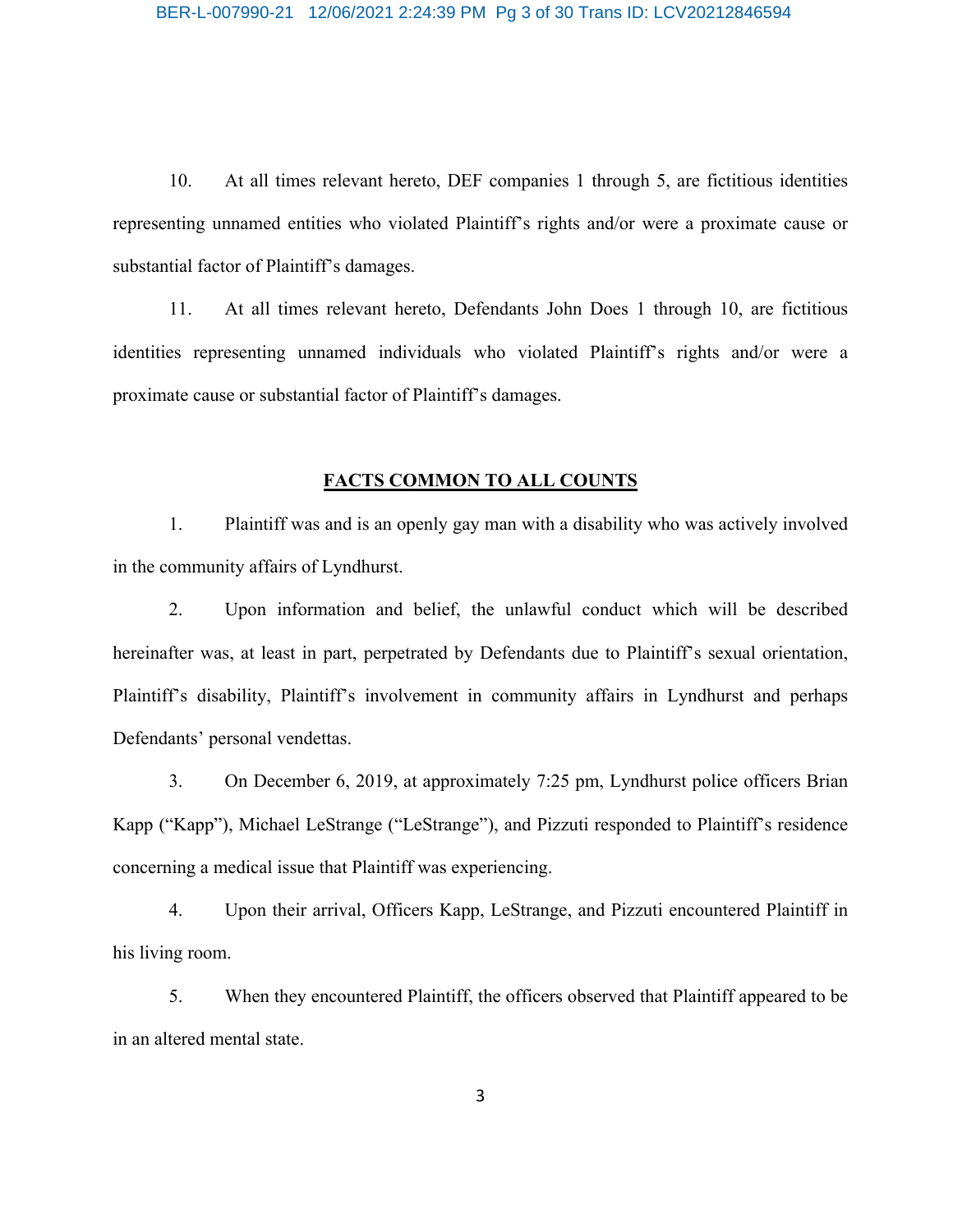6. While speaking with Plaintiff, the officers were advised that Plaintiff suffers from seizures and epilepsy, and it was believed that Plaintiff may have suffered a seizure while sleeping which necessitated the call for emergency services.

7. EMS arrived on scene and EMS personnel conducted an on-scene evaluation of Plaintiff; after which, Plaintiff refused further medical attention, and both police and EMS personnel left Plaintiff's residence.

8. Later that same night, at approximately 11:51 pm, Officers Kapp, LeStrange, and Pizzuti responded again to Plaintiff's residence on a report that Plaintiff was experiencing a seizure.

9. Upon their arrival, they encountered Plaintiff in his bedroom, where they observed that Plaintiff was "visibly experiencing an altered mental state due to coming out of the seizure."

10. EMS also arrived at Plaintiff's residence for the second medical call.

11. Due to Plaintiff's "mental status/actions, he was placed in medical reeves and transported downstairs to the ambulance" and ultimately transported to a medical facility for further care.

12. During both encounters with Plaintiff that night, Officers Kapp and LeStrange had their body worn cameras activated.

13. On both occasions, the video from their body worn cameras showed the responding officers and medical personnel interacting with and treating Plaintiff.

14. During both police encounters, Plaintiff was confused, incoherent, and at times, combative, while the first responders were treating him inside of his home.

4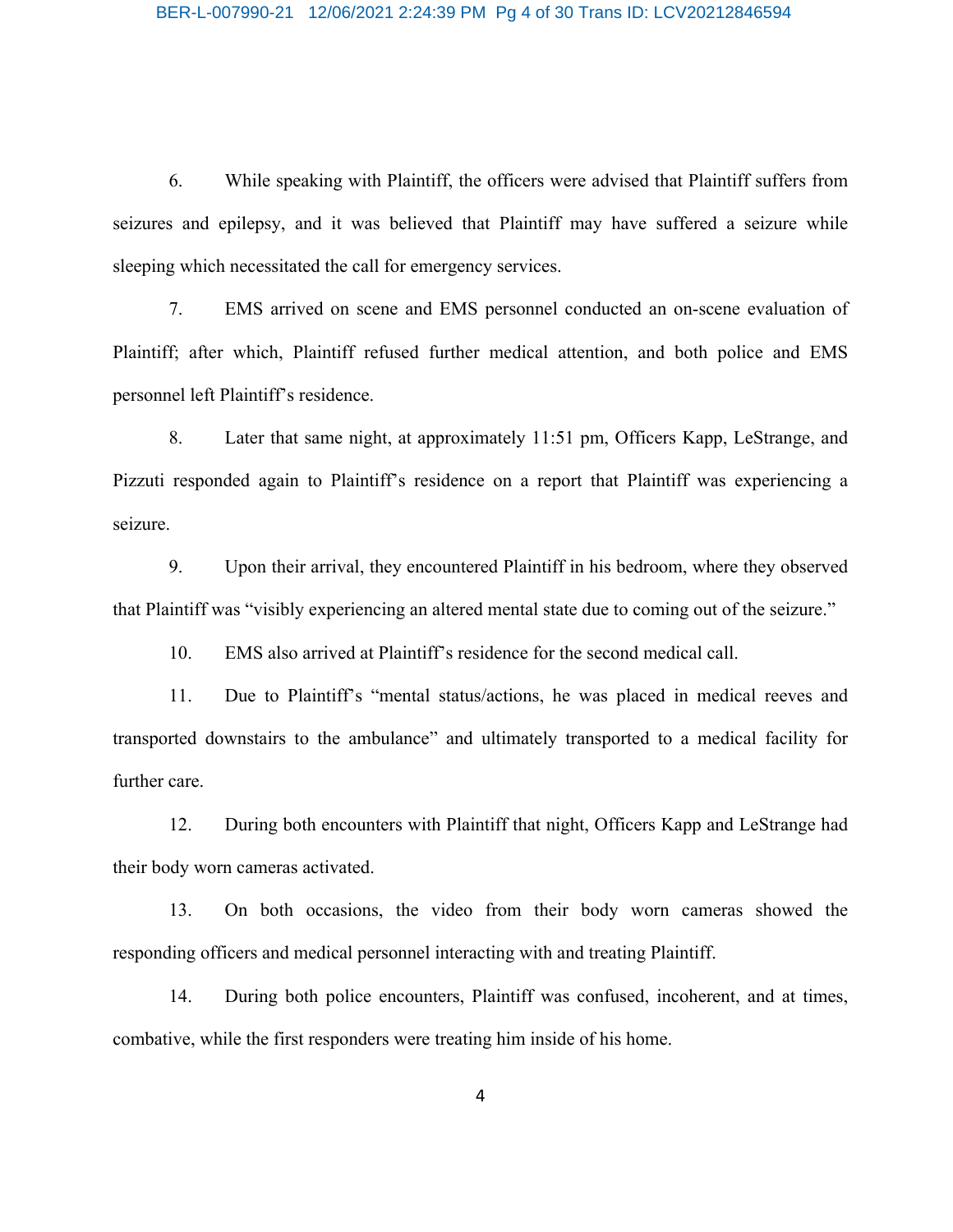15. On the second call that night, Plaintiff's pants had to be removed before he was transported out of his house, as he had urinated in his pants during a seizure, and thus he was only wearing his soiled underwear on the lower half of his body.

16. On December 7, 2019 and December 12, 2019, Defendant Pizzuti repeatedly accessed and viewed the video footage from the body worn camera of the responding officers who treated Plaintiff during the medical emergencies that Plaintiff experienced on December 6, 2019.

17. Pizzuti had no legitimate purpose related to his duties as a police officer when he accessed and viewed the body worn camera footage.

18. On December 7, 2019 and December 12, 2019, Defendant Haggerty repeatedly accessed and viewed the video footage from the body worn camera of the responding officers who treated Plaintiff during the medical emergencies that Plaintiff experienced on December 6, 2019.

19. Haggerty had no legitimate purpose related to his duties as a police officer when he accessed and viewed the body worn camera footage.

20. On December 9, 2019 and December 12, 2019, Defendant Carrino repeatedly accessed and viewed the video footage from the body worn camera of the responding officers who treated Plaintiff during the medical emergencies that Plaintiff experienced on December 6, 2019.

21. Carrino had no legitimate purpose related to his duties as a police officer when he accessed and viewed the body worn camera footage.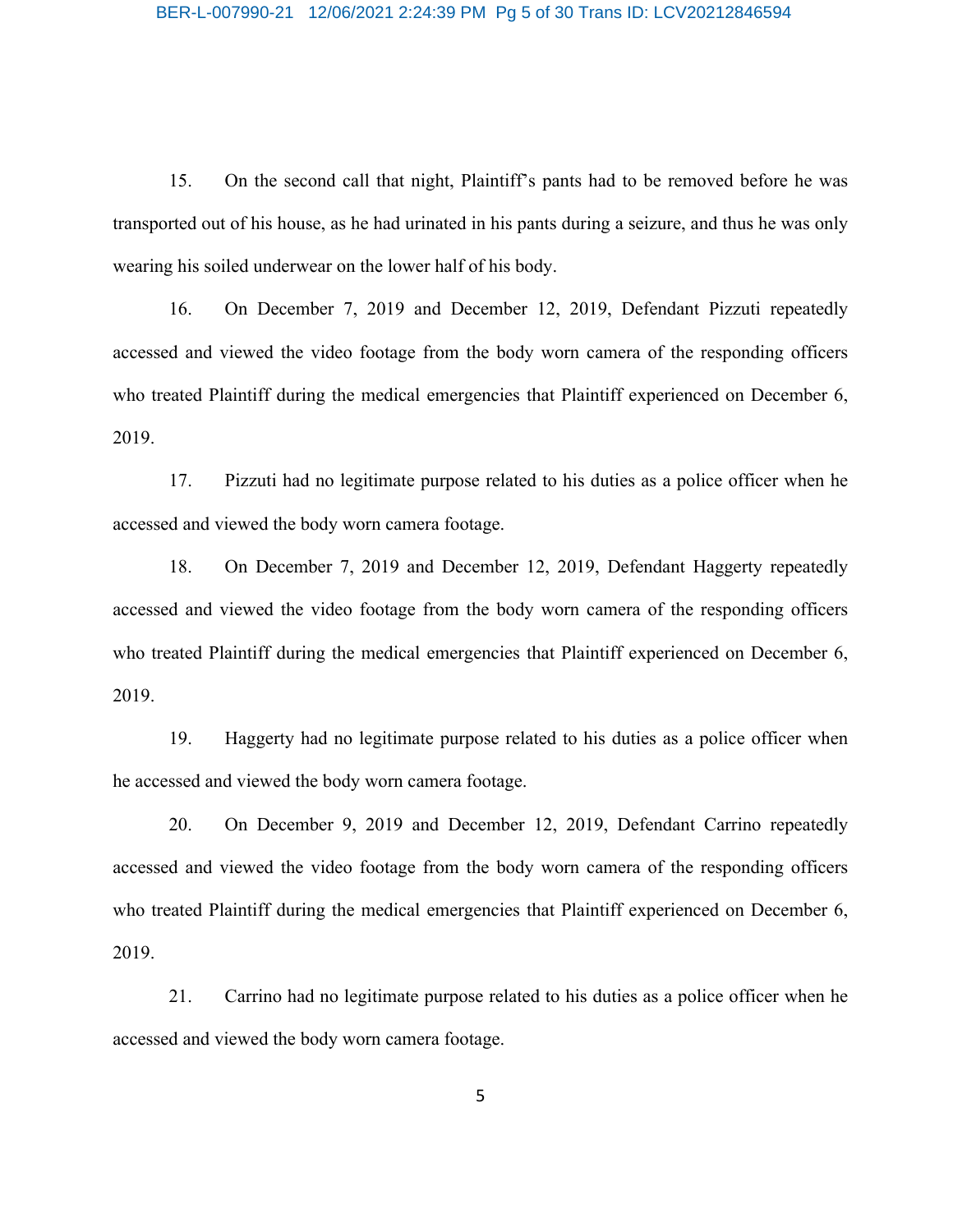#### BER-L-007990-21 12/06/2021 2:24:39 PM Pg 6 of 30 Trans ID: LCV20212846594

22. Upon information and belief, Pizzuti, Haggerty, and/or Carrino, and perhaps others, used their cell phones to record the footage captured on Officer Kapp's and Officer LeStrange's body worn camera, after which one, several, or all these police officers disseminated the recordings to other members of the police department, as well as citizens who were not police officers.

23. The Lyndhurst Police Department's Policy on Body Worn Cameras provides that body worn camera "is intended for official police department use only and are not to be used for frivolous or personal activities. Intentional misuse or abuse of the units will result in disciplinary action."

24. The Lyndhurst Police Department's Policy on Body Worn Cameras further provides that all recordings captured by body worn camera "will not be copied, released or disseminated in any form or manner" and "[U]nder no circumstances will any employee of the Lyndhurst Police Department make a personal copy of any recorded event without the permission of the Chief of Police or in accordance with section V of this directive."

25. Moreover, the Lyndhurst Police Department's Policy on Body Worn Cameras provides that "No law enforcement officer or civilian employee of this department shall access, view, copy, disseminate, or otherwise use a [body worn camera] recording except for an official purpose."

26. The Lyndhurst Police Department's Policy on Body Worn Cameras further provides that officers and civilian employees shall not reproduce or store any recordings to any device or storage medium, including cell phones.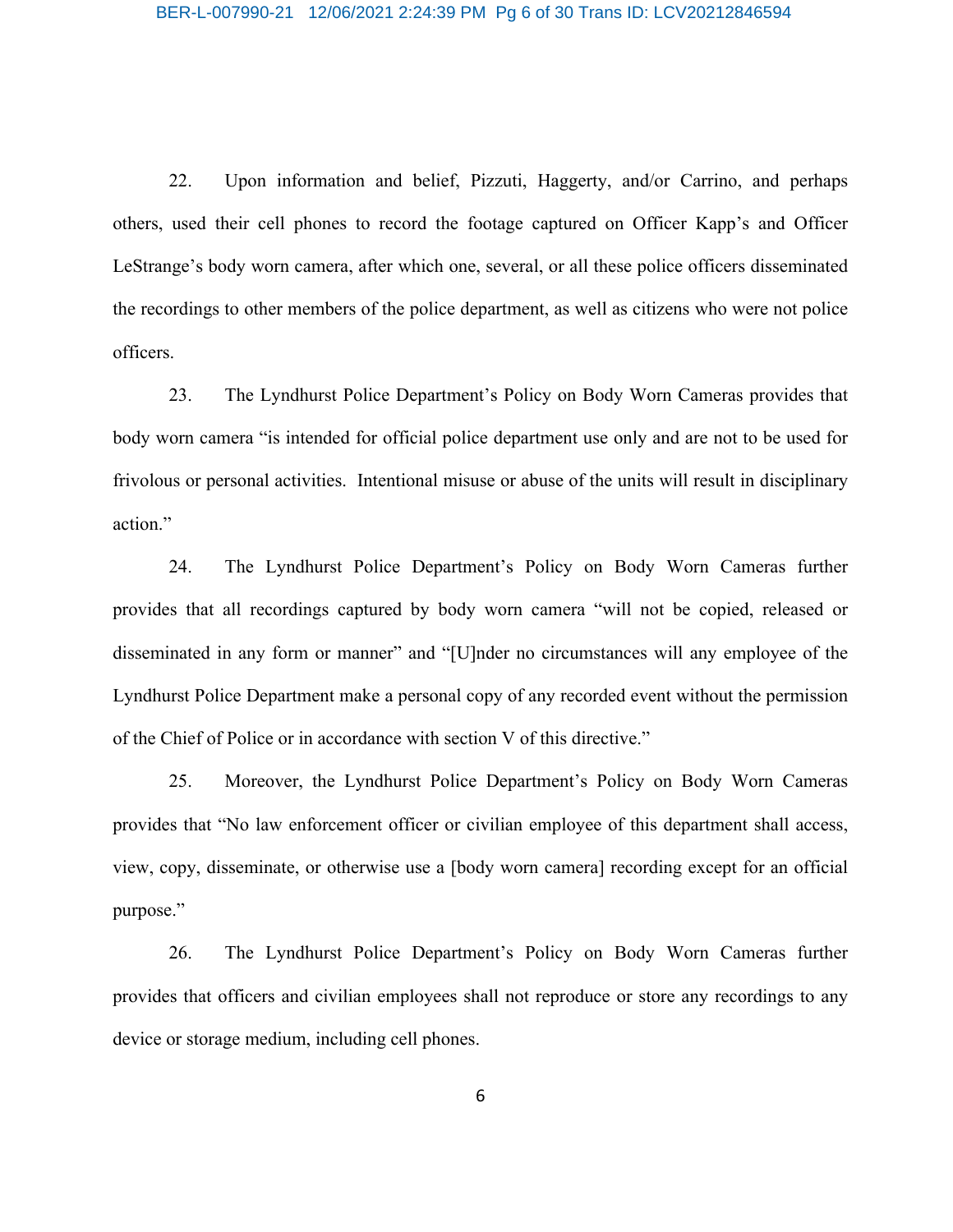27. Upon information and belief, at the time of this incident, the Lyndhurst Police Department's Policy on Body Worn Cameras did not sufficiently conform with New Jersey Attorney General Law Enforcement Directive No. 2015-1.

28. New Jersey Attorney General Law Enforcement Directive No. 2015-1 directed that all law enforcement agencies and officers were to implement and comply with said directive concerning the procedures, standards, and practices concerning the use of body worn cameras and recordings.

29. The Township and LPD's failure to implement and comply with New Jersey Attorney General Directive 2015-1 was a substantial factor in how the conduct which forms the basis of this complaint was allowed to occur and which caused Plaintiff's damages.

30. On or about February 17, 2020, Plaintiff served a Notice of Tort Claim, where he set forth the allegations contained hereinabove.

31. Subsequent to the Township and/or LPD receiving Plaintiff's Notice of Tort Claim, an Internal Affairs investigation was opened with respect to the claims and allegations set forth therein.

32. Defendant Auteri was assigned to conduct the Internal Affairs investigation.

33. Since being assigned this investigation, Auteri has violated Township and LPD Internal Affairs policies and procedures, as well as the Internal Affairs Policies and Procedures promulgated by the New Jersey Office of the Attorney General.

34. Upon information and belief, as of the date of the filing of this complaint, the Internal Affairs investigation is still open and has not yet been completed.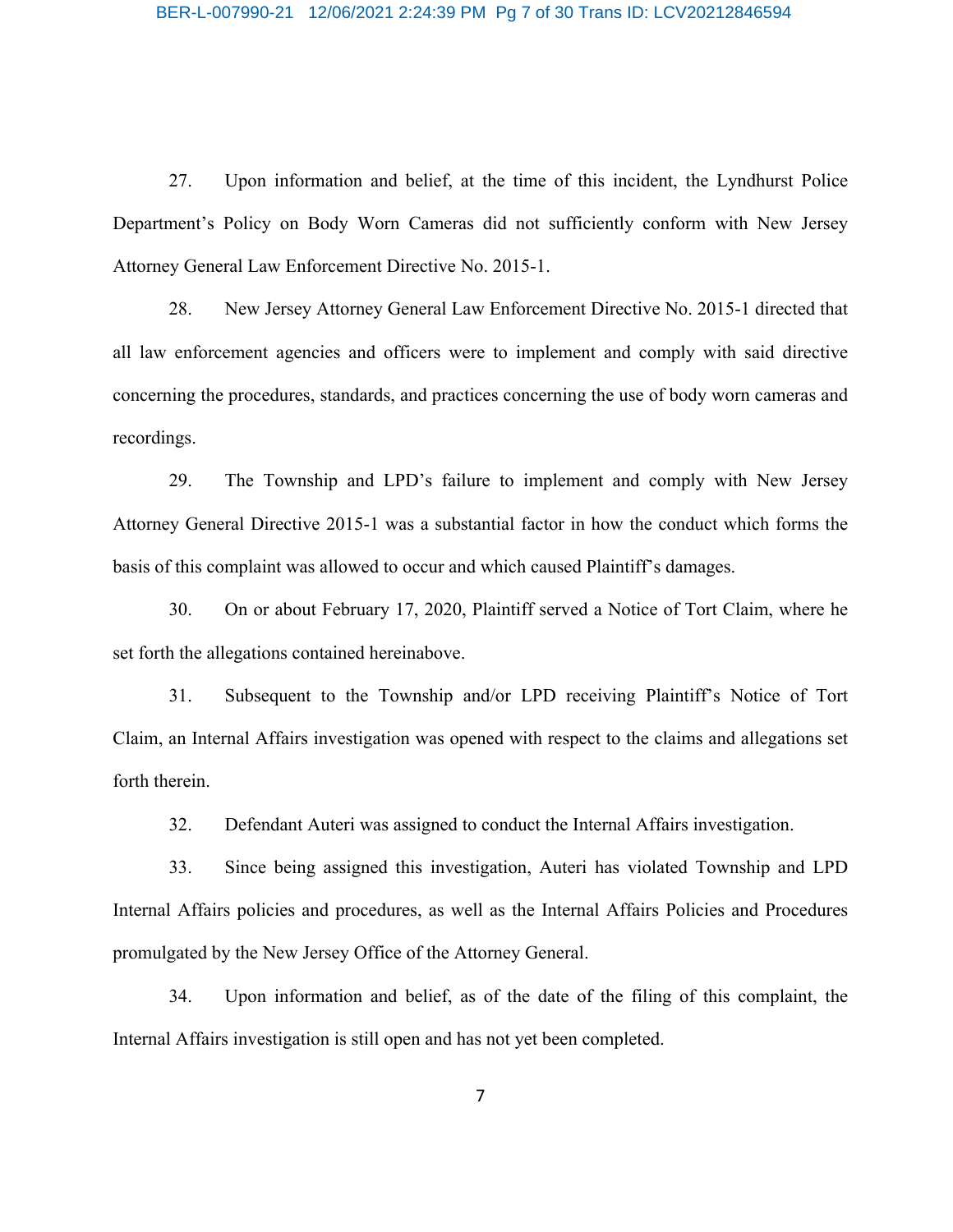35. Upon information and belief, Auteri's acts and omissions were done/not done with the purpose and intent to harass and intimidate Plaintiff, and/or ultimately clear the officers from any departmental and/or criminal charges.

36. As such, Auteri conspired with Haggerty, Pizzuti, Carrino, and perhaps others, in the wrongful conduct described herein.

37. Auteri's conduct, in combination with the unlawful acts of the other named police officer defendants, and perhaps others, constitutes harassment, in violation of N.J.S.A. 2C:33- 4(c), as said Defendants engaged in the foregoing alarming conduct with the purpose to alarm or seriously annoy Plaintiff.

38. The foregoing conduct constitutes bias intimidation, as the Defendants have committed, attempted to commit, and/or conspired with one another to harass Plaintiff, in violation of N.J.S.A. 2C:16-1, with a purpose to intimidate Plaintiff because of Plaintiff's sexual orientation and disability, and/or knowing that said conduct would cause Plaintiff to be intimidated because of his sexual orientation and disability, and/or Plaintiff reasonably believed that said offenses were committed with a purpose to intimate Plaintiff due to his sexual orientation and disability.

39. The conduct of the Defendants, as aforestated, was committed outside the scope of their employment, or constituted a crime, actual malice, or willful misconduct.

40. Defendants' acts or omissions were actuated by actual malice or accompanied by a wanton and willful disregard of Plaintiff's rights and privileges.

8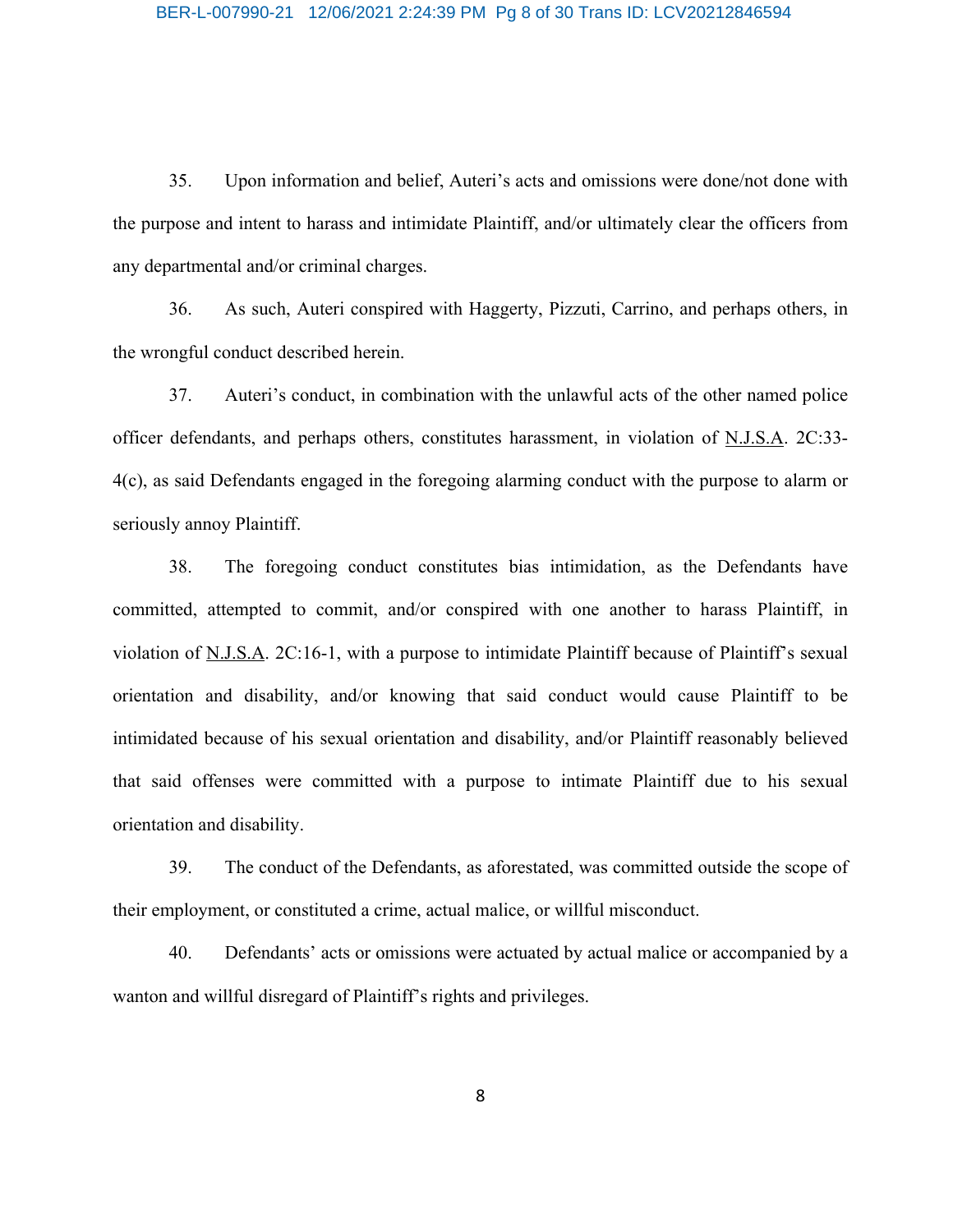41. Defendants authorized, participated in, or ratified the wrongful acts identified herein.

42. As a result of the Defendants' acts/omissions, Plaintiff has sustained damages, inclusive of embarrassment, humiliation, indignity, and mental anguish.

#### **COUNT ONE**

## **INVASION OF PRIVACY – INTRUSION ON SECLUSION**

## **(As to Defendants Haggerty, Pizzuti, Carrino, and John Does)**

43. Plaintiff repeats and re-alleges each and every allegation set forth in the preceding paragraphs above as if set forth at length herein.

44. Defendants intentionally invaded Plaintiff's privacy by unreasonably intruding upon Plaintiff's seclusion without Plaintiff's permission.

45. The intrusions into Plaintiff's privacy were highly offensive to a reasonable person.

46. The matters on which the Defendants intruded were private.

47. As a proximate result of the Defendants' conduct, Plaintiff has suffered damages.

**WHEREFORE**, Plaintiff demands judgment against the Defendants, joint and severally,

for compensatory and punitive damages, together with interest, costs of suit and attorney's fees.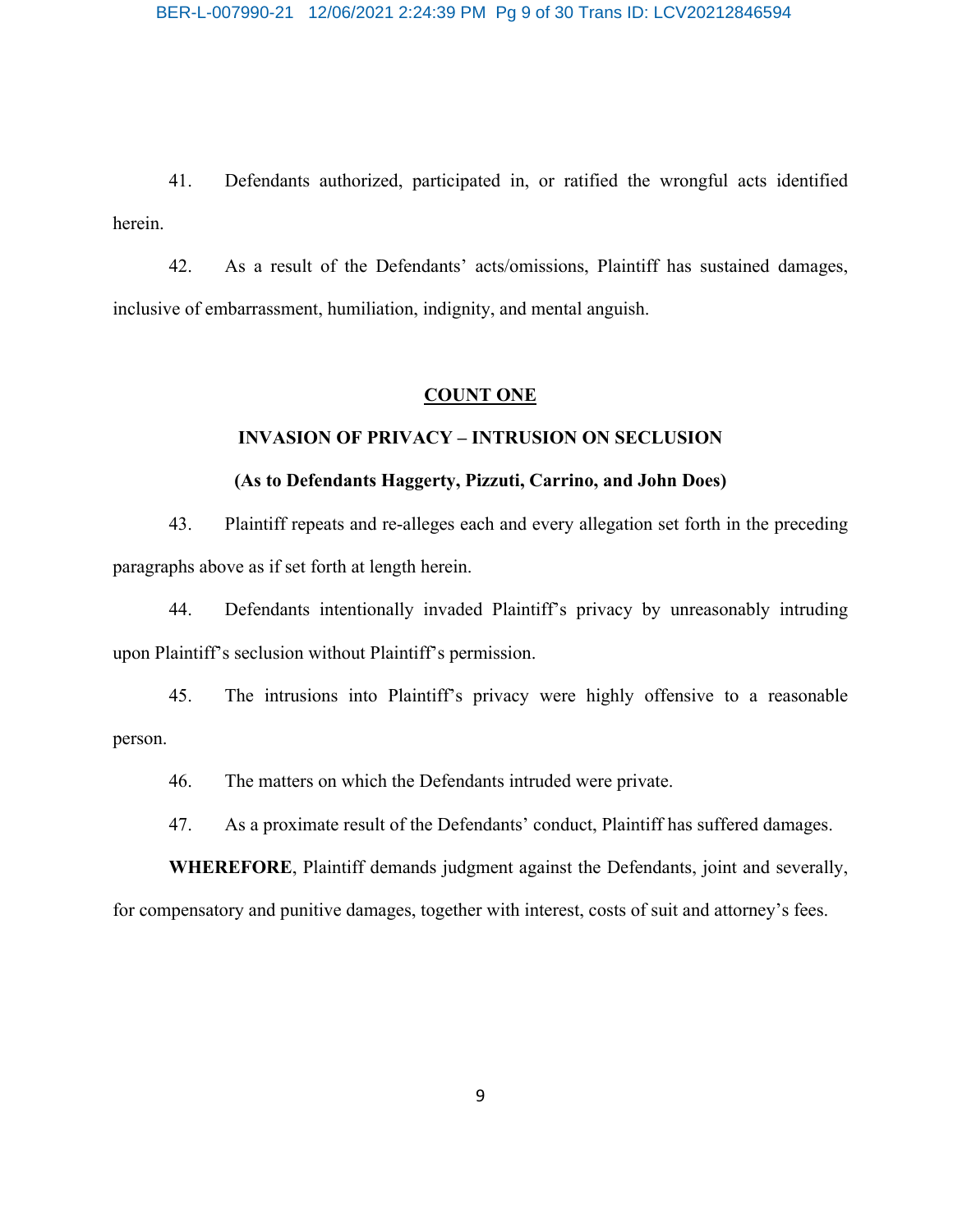## **COUNT TWO**

## **INVASION OF PRIVACY – PUBLICITY GIVEN TO PRIVATE LIFE**

## **(As to Defendants Haggerty, Pizzuti, Carrino, and John Does)**

48. Plaintiff repeats and re-alleges each and every allegation set forth in the preceding paragraphs above as if set forth at length herein.

49. Defendants publicized information concerning the private life of Plaintiff without Plaintiff's consent.

50. A reasonable person in Plaintiff's position would consider Defendants' conduct highly offensive.

51. Plaintiff's private information which was publicized by the Defendants was not of legitimate public concern.

52. As a proximate result of the Defendants' conduct, Plaintiff has suffered damages.

**WHEREFORE**, Plaintiff demands judgment against the Defendants, joint and severally,

for compensatory and punitive damages, together with interest, costs of suit and attorney's fees.

## **COUNT THREE**

## **CONSPIRACY TO COMMIT TORT OF INVASION OF PRIVACY – INTRUSION ON SECLUSION**

## **(As to Defendants Haggerty, Pizzuti, Carrino, Auteri, and John Does)**

53. Plaintiff repeats and re-alleges each and every allegation set forth in the preceding paragraphs above as if set forth at length herein.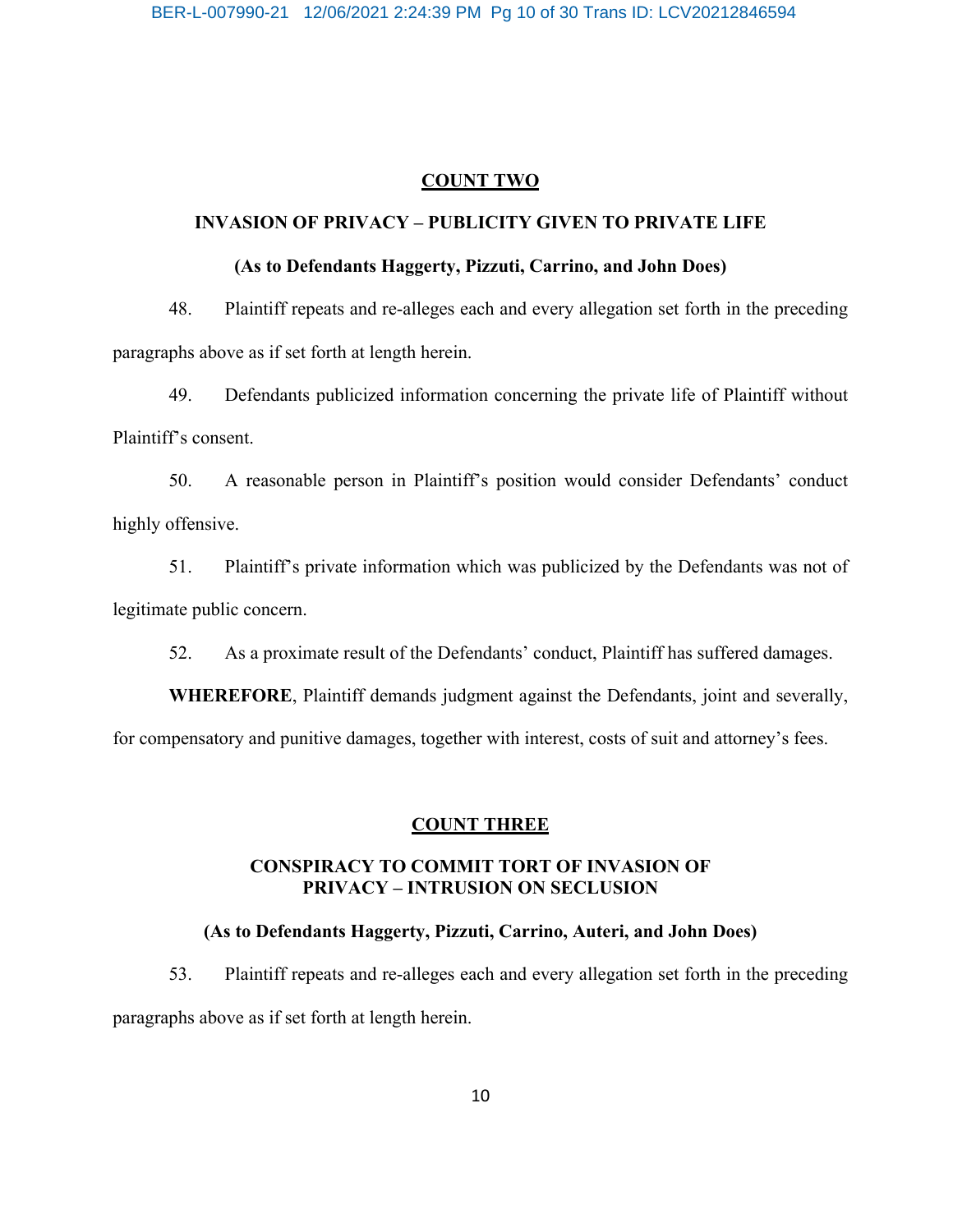54. Defendants entered into an agreement or confederation with a common design to unlawfully, willfully, and/or maliciously wrong Plaintiff by perpetrating the tort of invasion of privacy – intrusion on seclusion against Plaintiff, as set forth in Count One of this Complaint.

55. As a proximate result of the conspiracy by the Defendants to commit said tort, Plaintiff suffered damages.

56. As such, every member of the conspiracy or conspiracies is equally and vicariously liable for their conduct and the conduct of each of their co-conspirators.

**WHEREFORE**, Plaintiff demands judgment against the Defendants, joint and severally, for compensatory and punitive damages, together with interest, costs of suit and attorney's fees.

## **COUNT FOUR**

## **CONSPIRACY TO COMMIT TORT OF INVASION OF PRIVACY – PUBLICITY GIVEN TO PRIVATE LIFE**

## **(As to Defendants Haggerty, Pizzuti, Carrino, Auteri, and John Does)**

57. Plaintiff repeats and re-alleges each and every allegation set forth in the preceding paragraphs above as if set forth at length herein.

58. Defendants entered into an agreement or confederation with a common design to unlawfully, willfully, and/or maliciously wrong Plaintiff by perpetrating the tort of invasion of privacy – publicity given to private life against Plaintiff, as set forth in Count Two of this Complaint.

59. As a proximate result of the conspiracy by the Defendants to commit said tort, Plaintiff suffered damages.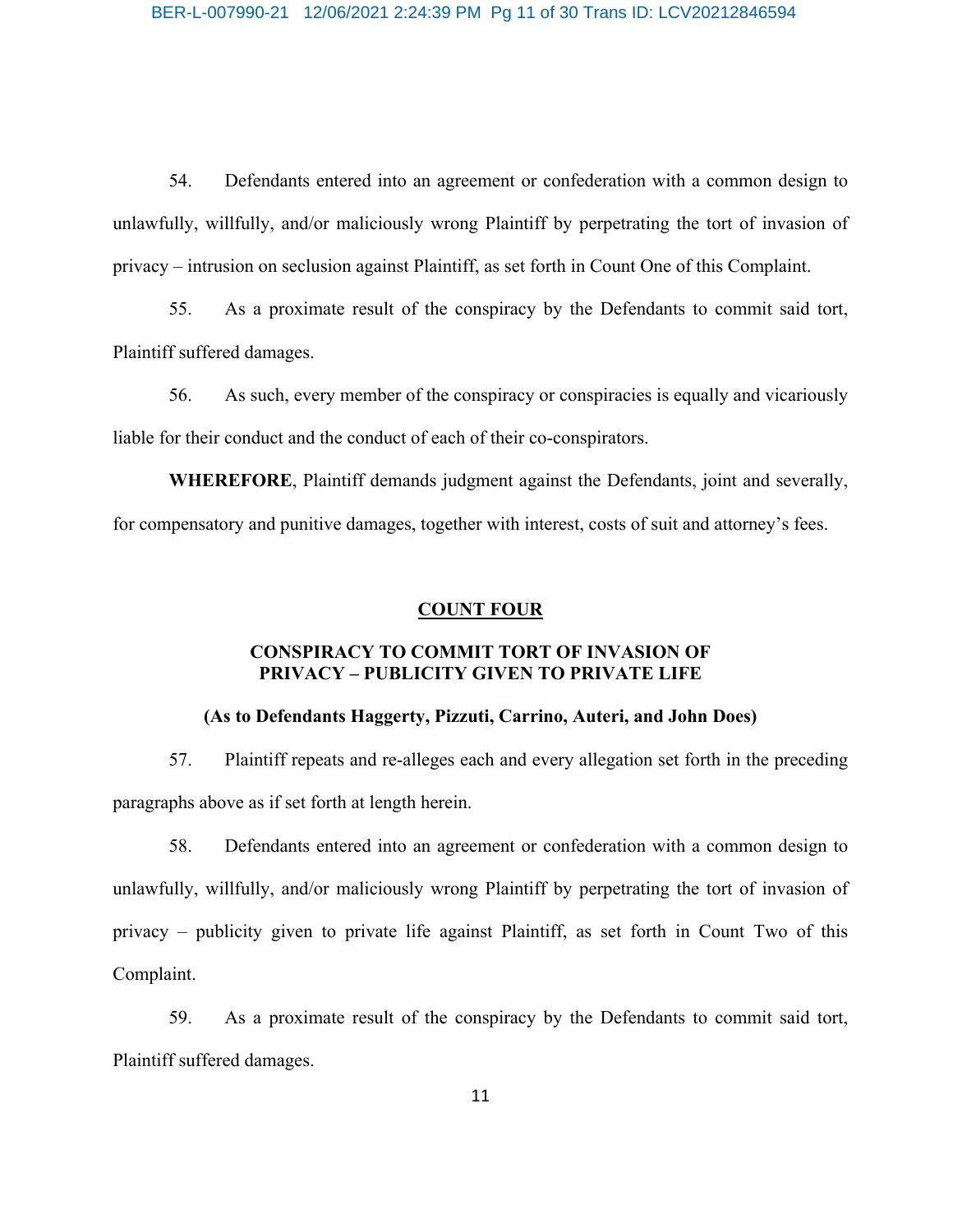60. As such, every member of the conspiracy or conspiracies is equally and vicariously liable for their conduct and the conduct of each of their co-conspirators.

**WHEREFORE**, Plaintiff demands judgment against the Defendants, joint and severally, for compensatory and punitive damages, together with interest, costs of suit and attorney's fees.

#### **COUNT FIVE**

## **VIOLATIONS OF THE NEW JERSEY CIVIL RIGHTS ACT**

## **(As to Defendants Haggerty, Pizzuti, Carrino, Auteri, and John Does)**

61. Plaintiff repeats and re-alleges each and every allegation set forth in the preceding paragraphs above as if set forth at length herein.

62. At all times relevant hereto, Defendants Haggerty, Pizzuti, Carrino, Auteri, and perhaps others, were acting under color of law.

63. The actions of Defendants as alleged herein have deprived Plaintiff of rights and privileges secured to him by the New Jersey Constitution and other laws.

64. Pursuant to Article I, Section 1 of the New Jersey Constitution, all persons have certain natural and unalienable rights, among which are those of enjoying and defending life and liberty, and of pursuing and obtaining safety and happiness.

65. Plaintiff has been deprived of these rights and privileges which have also been interfered with by Defendants' actions as set forth herein.

66. Defendants' actions in depriving and interfering with Plaintiff's rights and privileges were motivated, at least in part, by Plaintiff's sexual orientation and disability.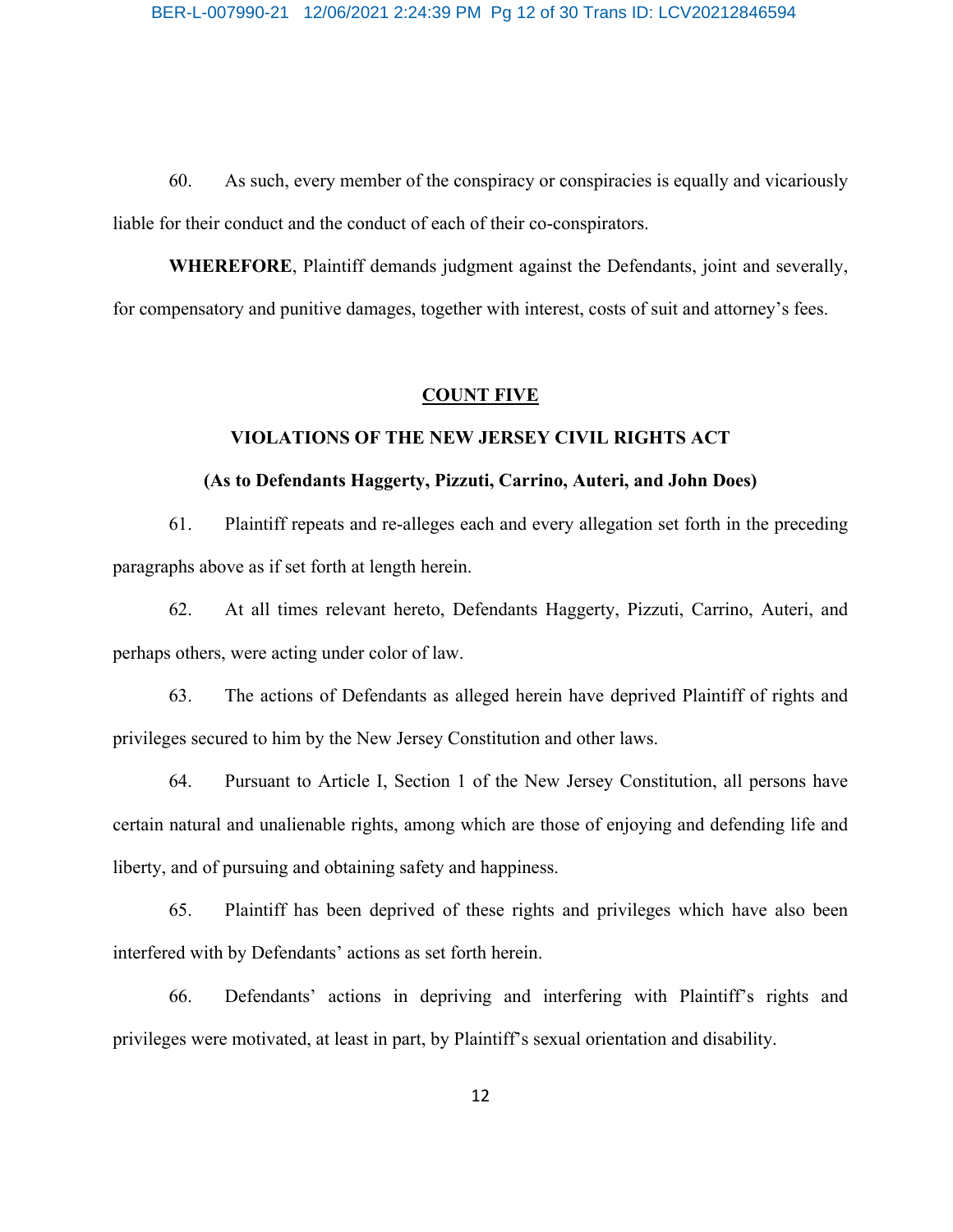67. The deprivation of, and interference with, Plaintiff's rights and privileges are the result of the conduct of the Defendants.

68. Defendants' conduct as described herein violated the provisions of the New Jersey Civil Rights Act, N.J.S.A. 10:6-1 et. seq.

69. As a proximate result of the Defendants' conduct, Plaintiff has suffered damages.

**WHEREFORE**, Plaintiff demands judgment against the Defendants, joint and severally, for compensatory and punitive damages, together with interest, costs of suit and attorney's fees.

## **COUNT SIX**

## **CONSPIRACY TO COMMIT CIVIL RIGHTS VIOLATION**

## **(As to Defendants Haggerty, Pizzuti, Carrino, Auteri, and John Does)**

70. Plaintiff repeats and re-alleges each and every allegation set forth in the preceding paragraphs above as if set forth at length herein.

71. Defendants entered into an agreement or confederation with a common design to unlawfully, willfully, and/or maliciously wrong Plaintiff by depriving Plaintiff of rights and privileges secured to him by the New Jersey Constitution and other laws, as set forth in Count Five of this Complaint.

72. As a proximate result of the conspiracy by the Defendants to deprive Plaintiff of the rights and privileges secured to him by the New Jersey Constitution and other laws, Plaintiff suffered damages.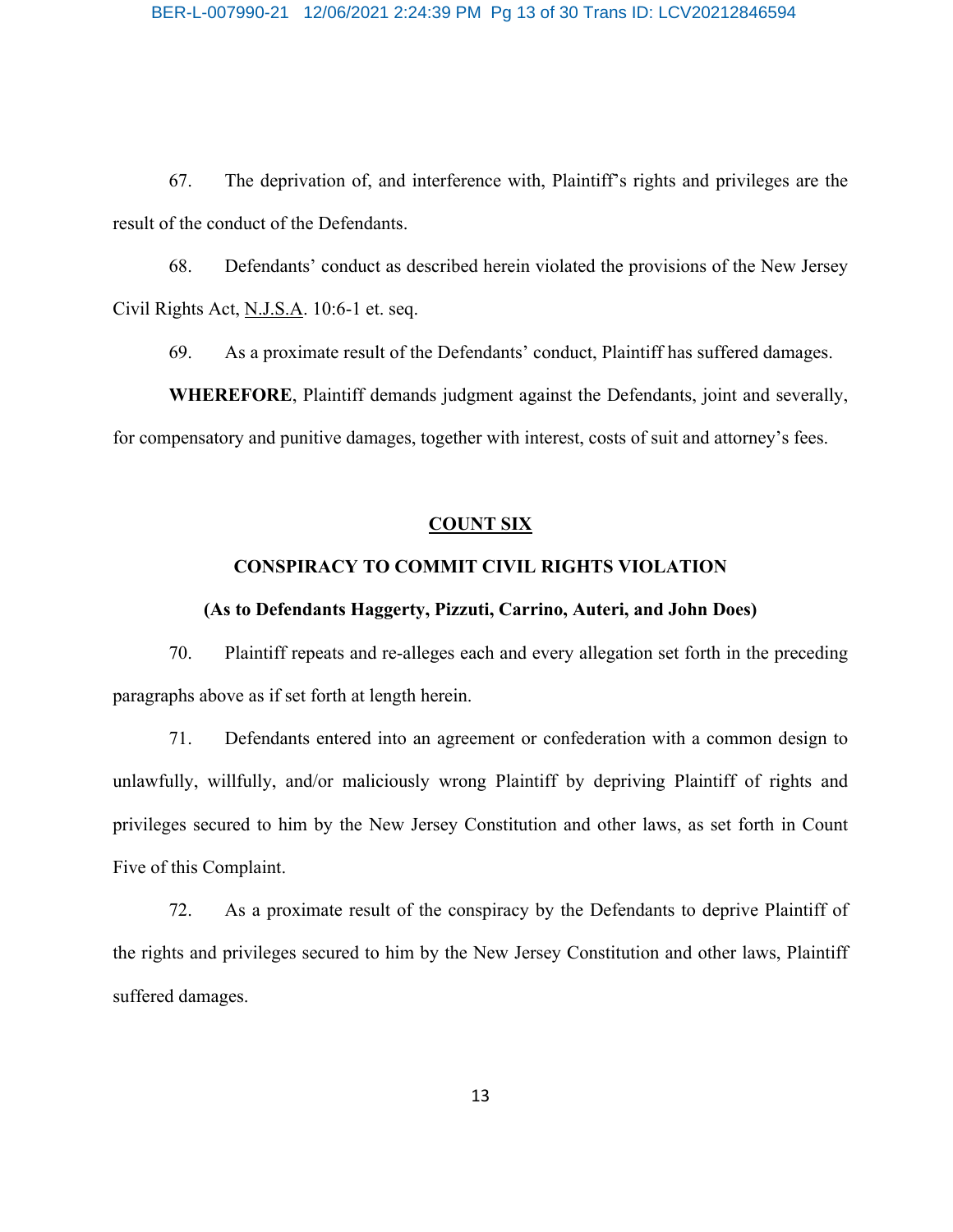73. As such, every member of the conspiracy or conspiracies is equally and vicariously liable for their conduct and the conduct of each of their co-conspirators.

**WHEREFORE**, Plaintiff demands judgment against the Defendants, joint and severally, for compensatory and punitive damages, together with interest, costs of suit and attorney's fees.

#### **COUNT SEVEN**

## **VIOLATION OF N.J.S.A. 2A:58D-1**

#### **(As to Defendants Haggerty, Pizzuti, Carrino, and John Does)**

74. Plaintiff repeats and re-alleges each and every allegation set forth in the preceding paragraphs above as if set forth at length herein.

75. Defendants disclosed, photographed, filmed, videotaped, recorded, or otherwise reproduced in some manner, the image of the undergarment-clad intimate parts of Plaintiff.

76. The foregoing conduct was done without Plaintiff's consent and under circumstances in which a reasonable person would not expect to have been observed.

77. As a proximate result of the Defendants' conduct, Plaintiff has suffered damages.

**WHEREFORE**, Plaintiff demands judgment against the Defendants, joint and severally,

for compensatory and punitive damages, together with interest, costs of suit and attorney's fees.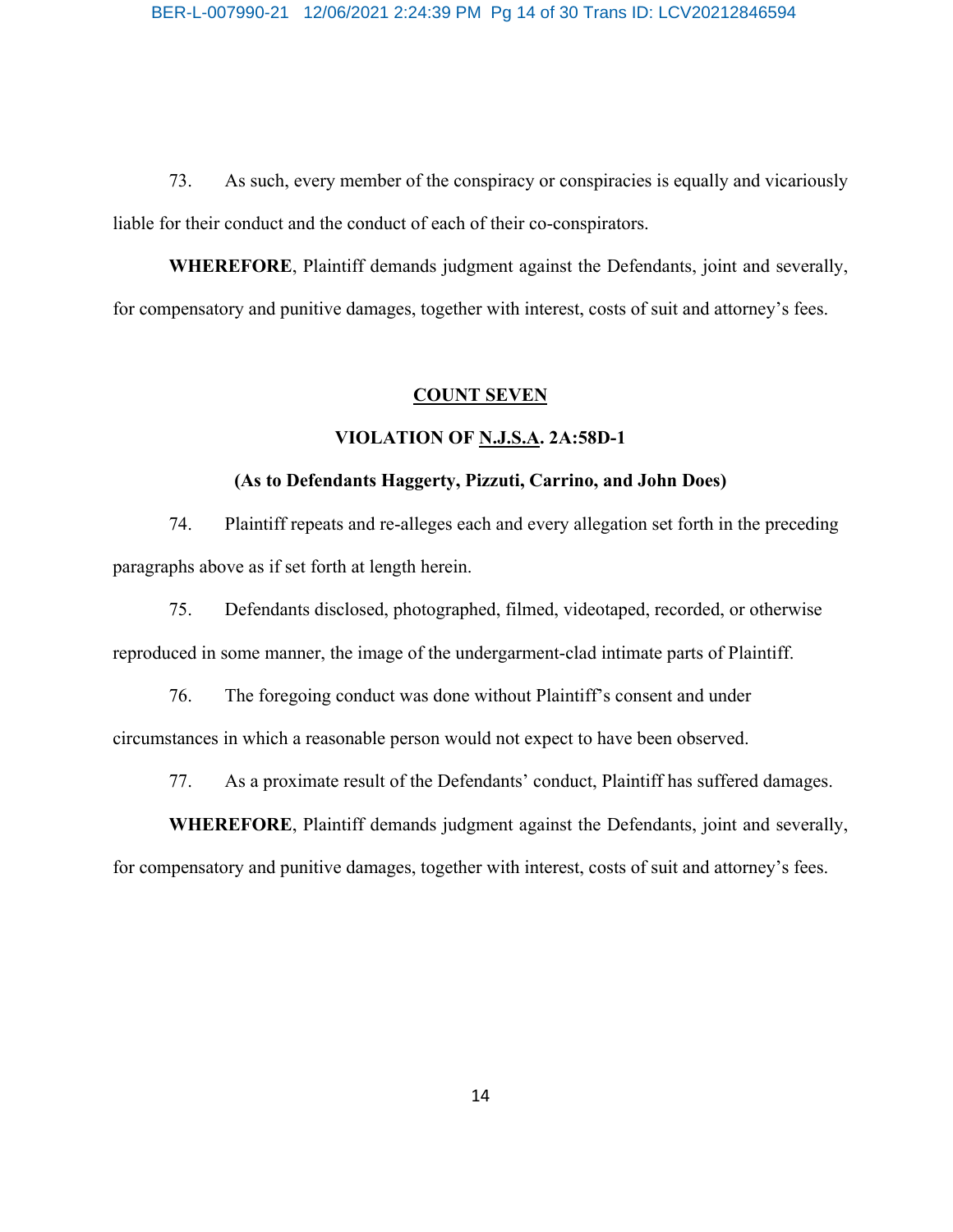#### **COUNT EIGHT**

## **CONSPIRACY TO VIOLATE N.J.S.A. 2A:58D-1**

## **(As to Defendants Haggerty, Pizzuti, Carrino, Auteri, and John Does)**

78. Plaintiff repeats and re-alleges each and every allegation set forth in the preceding paragraphs above as if set forth at length herein.

79. Defendants entered into an agreement or confederation with a common design to unlawfully, willfully, and/or maliciously wrong Plaintiff by violating N.J.S.A. 2A:58D-1.

80. As a proximate result of the conspiracy by the Defendants to violate N.J.S.A. 2A:58D-1, Plaintiff suffered damages.

81. As such, every member of the conspiracy or conspiracies is equally and vicariously liable for their conduct and the conduct of each of their co-conspirators.

82. As a proximate result of the Defendants' conduct, Plaintiff has suffered damages.

**WHEREFORE**, Plaintiff demands judgment against the Defendants, joint and severally, for compensatory and punitive damages, together with interest, costs of suit and attorney's fees.

## **COUNT NINE**

## **NEGLIGENCE**

#### **(As to Defendants Haggerty, Pizzuti, Carrino, Auteri, and John Does)**

83. Plaintiff repeats and re-alleges each and every allegation set forth in the preceding paragraphs above as if set forth at length herein.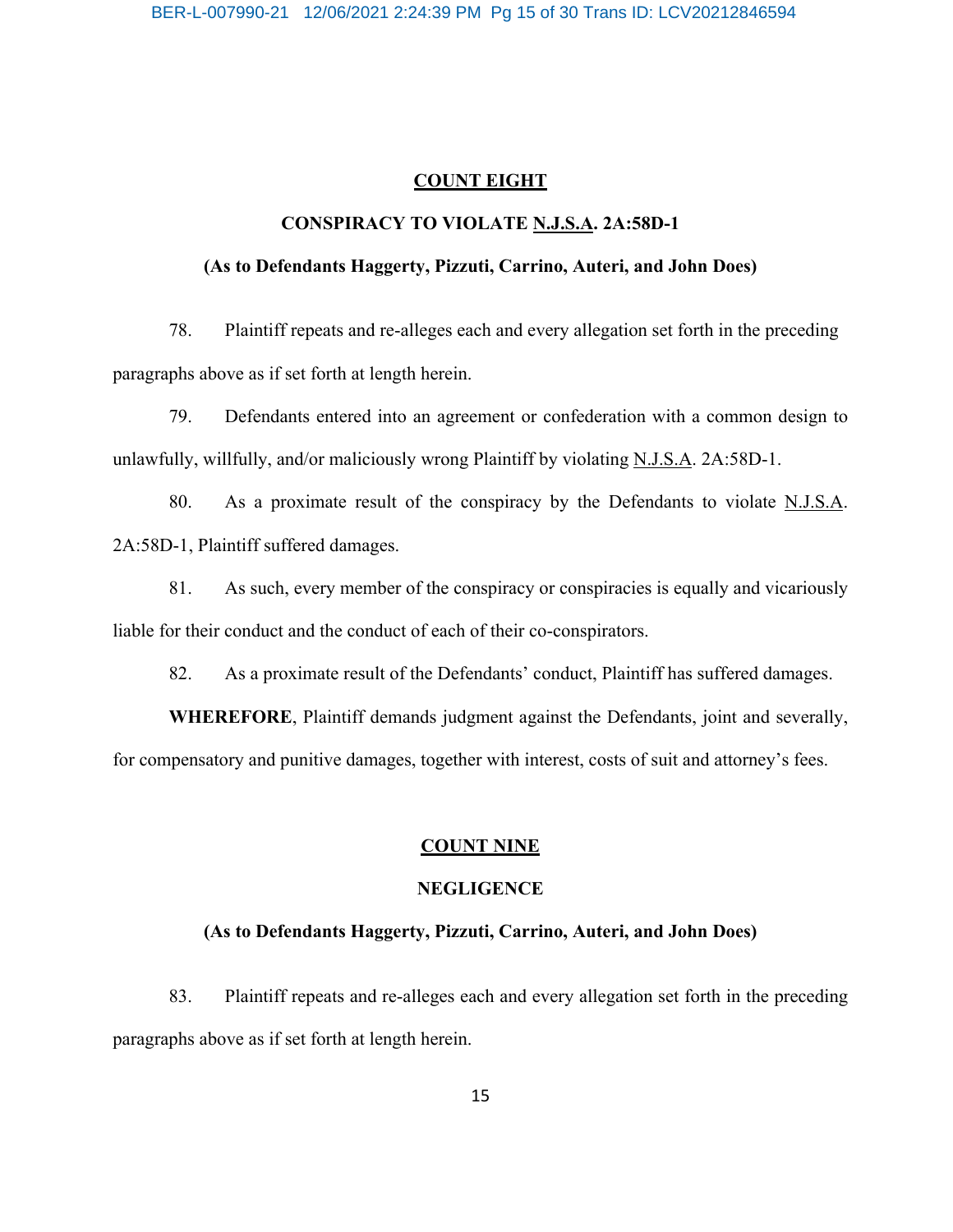84. At all times relevant hereto, Defendants owed a duty to the Plaintiff to provide the standard of care that an ordinary prudent person would provide in similar circumstances.

85. Through their actions, as aforestated, the Defendants breached their duty of care.

86. As a direct and proximate cause of the Defendants' negligence as stated above, Plaintiff has sustained damages.

**WHEREFORE**, Plaintiff demands judgment against the Defendants, joint and severally, for compensatory and punitive damages, together with interest, costs of suit and attorney's fees.

## **COUNT TEN**

## **NEGLGIENT HIRING**

## **(As to Defendants Township, LPD, and John Does)**

87. Plaintiff repeats and re-alleges each and every allegation set forth in the preceding paragraphs above as if set forth at length herein.

88. Defendants had a duty to exercise reasonable care in the continual formation of a law enforcement officer, including the screening, selection, training, supervision, retention, assignment, transferring, promoting, appointment and/or employing of Haggerty, Pizzuti, Carrino, Auteri, and perhaps others, for the duties assigned to them, and for purposes of determining their fitness for access to the public, including Plaintiff; and were negligent or grossly negligent in that the Defendants failed to adopt and establish reasonable or adequate policies, guidelines, or other means whereby to learn to recognize an officer's propensity for rogue, deviant behavior; failed to adequately screen and or investigate Haggerty, Pizzuti, Carrino, Auteri, and perhaps others; and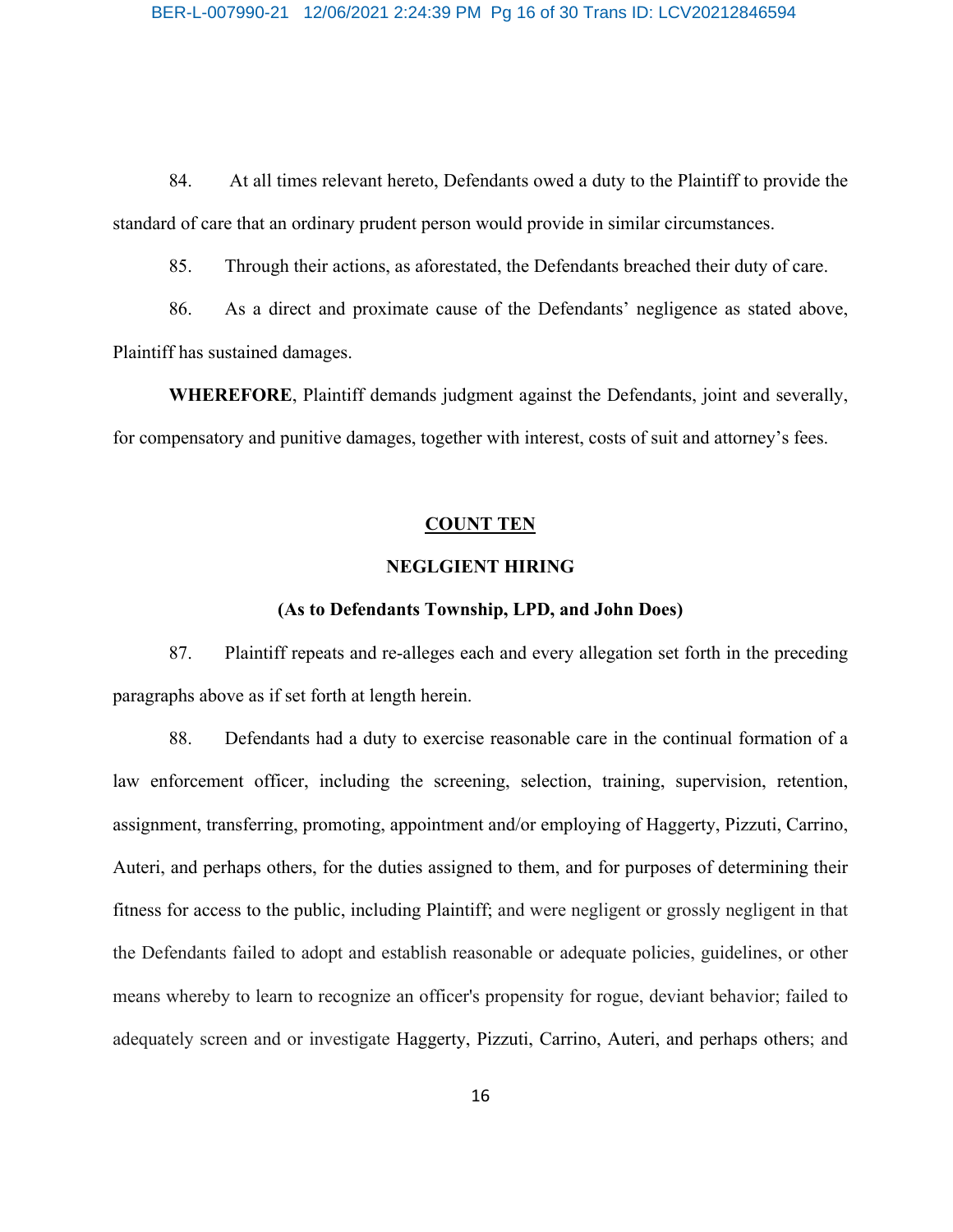#### BER-L-007990-21 12/06/2021 2:24:39 PM Pg 17 of 30 Trans ID: LCV20212846594

also failed to adequately investigate these Defendants prior activities and/or behavior with regard to the public; and failed to adequately monitor and/or investigate the conduct of Haggerty, Pizzuti, Carrino, Auteri, and perhaps others, during training, and conduct prior to each change of assignment, promotion, and/or appointments as law enforcement officers.

89. Defendants had a continuous duty to keep and maintain Haggerty, Pizzuti, Carrino, Auteri, and perhaps others, under reasonable supervision that provided these officers were fit to perform their duties without presenting a risk to the health, safety and welfare of the public, including Plaintiff, who has been wronged and sustained damages as a result of the Defendants' employment as law enforcement officers.

90. Defendants knew, or should have known, of the particular unfitness, incompetence and dangerous attributes of Haggerty, Pizzuti, Carrino, Auteri, and perhaps others involved in the acts alleged herein, when they were hired and thereafter.

91. Defendants knew, or should have known, that such attributes created a serious risk of harm to others.

92. Defendants breached its duty of care in that it failed to take any action to ensure that the Plaintiff was not harmed by Haggerty, Pizzuti, Carrino, Auteri, and perhaps others, despite Defendants' actual and/or constructive notice of these officers' rogue and unlawful conduct; Defendants negligently screened, selected, trained, retained, employed, assigned, transferred, promoted, and/or appointed Haggerty, Pizzuti, Carrino, Auteri, and perhaps others, to positions of trust and authority as law enforcement officers, and further failed to provide adequate warning to the Plaintiff; negligently failed and refused to remove or suspend Haggerty, Pizzuti,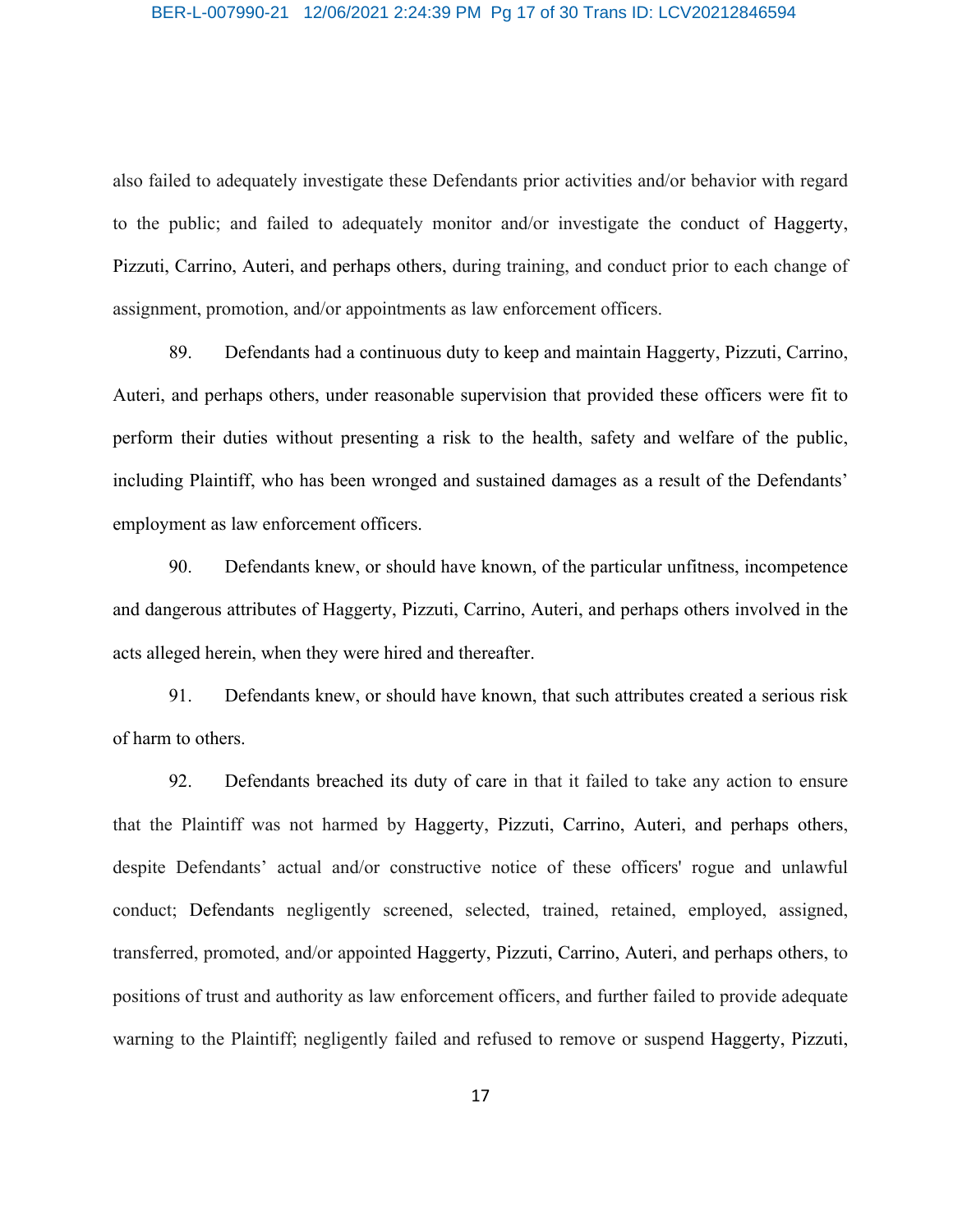#### BER-L-007990-21 12/06/2021 2:24:39 PM Pg 18 of 30 Trans ID: LCV20212846594

Carrino, Auteri, and perhaps others, from their duties and failed to prevent these officers from pursuing unlawful acts against the public, including the Plaintiff. In addition, the Defendants failed to adopt and establish guidelines and policies to protect the public and the Plaintiff from unlawful conduct from its law enforcement officers. These actions amount to willful, malicious, reckless, and gross negligence, in complete disregard for the rights and safety of the Plaintiff.

93. Such attributes were the cause of the wrongful acts perpetrated upon Plaintiff by Haggerty, Pizzuti, Carrino, Auteri, and perhaps others.

94. As a direct and proximate result of the Defendants' conduct, Plaintiff has sustained damages.

**WHEREFORE**, Plaintiff demands judgment against the Defendants, joint and severally, for compensatory and punitive damages, together with interest, costs of suit, attorney's fees, and treble damages.

#### **COUNT ELEVEN**

#### **NEGLGIENT SUPERVISION**

## **(As to Defendants Township, LPD, and John Does)**

95. Plaintiff repeats and re-alleges each and every allegation set forth in the preceding paragraphs above as if set forth at length herein.

96. Defendants had a duty to exercise reasonable care in the continual formation of a law enforcement officer, including the screening, selection, training, supervision, retention, assignment, transferring, promoting, appointment and/or employing of Haggerty, Pizzuti, Carrino,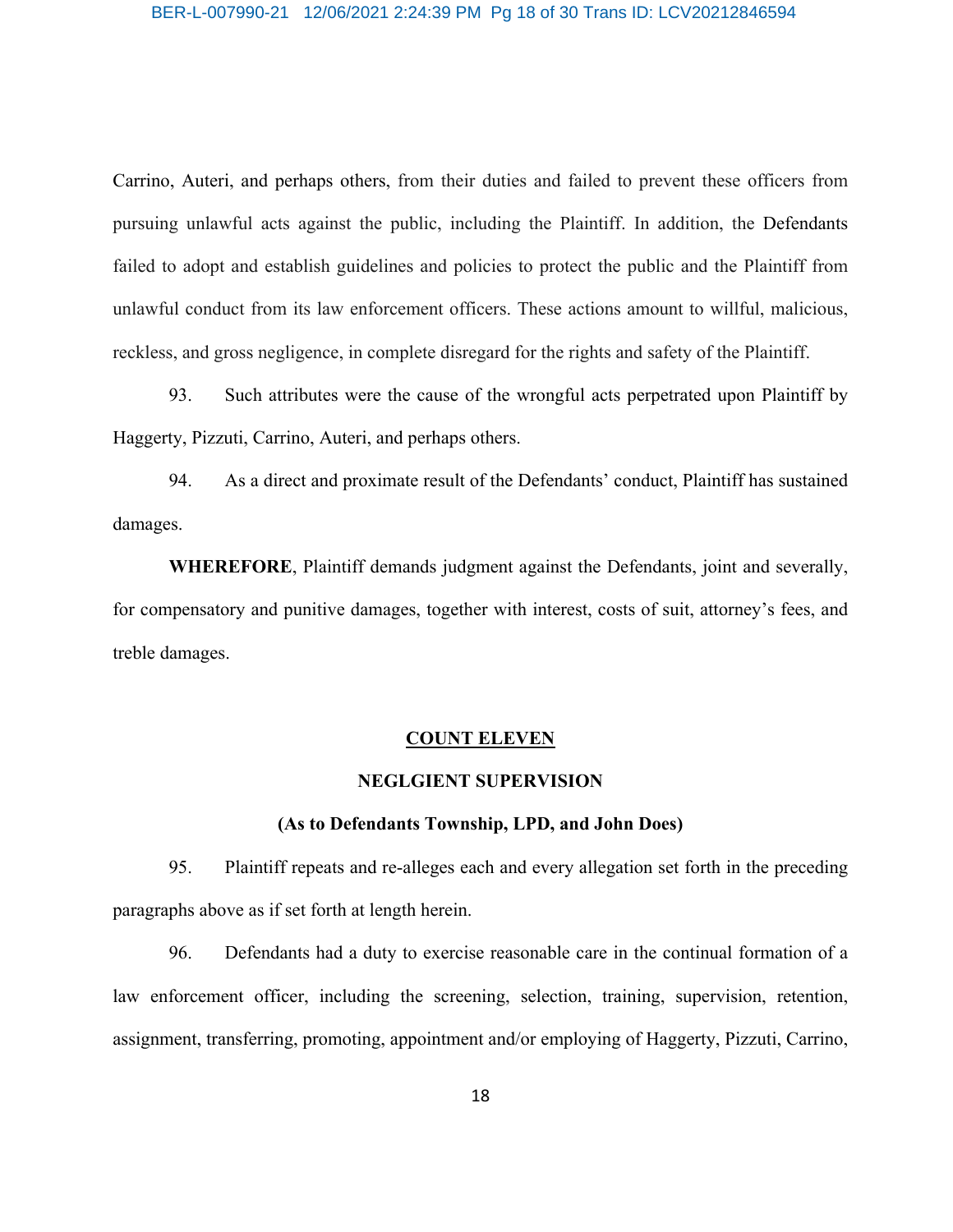#### BER-L-007990-21 12/06/2021 2:24:39 PM Pg 19 of 30 Trans ID: LCV20212846594

Auteri, and perhaps others, for the duties assigned to them, and for purposes of determining their fitness for access to the public, including Plaintiff; and were negligent or grossly negligent in that the Defendants failed to adopt and establish reasonable or adequate policies, guidelines, or other means whereby to learn to recognize an officer's propensity for rogue, deviant behavior; failed to adequately screen and or investigate Haggerty, Pizzuti, Carrino, Auteri, and perhaps others; and also failed to adequately investigate these Defendants prior activities and/or behavior with regard to the public; and failed to adequately monitor and/or investigate the conduct of Haggerty, Pizzuti, Carrino, Auteri, and perhaps others, during training, and conduct prior to each change of assignment, promotion, and/or appointments as law enforcement officers.

97. Defendants had a continuous duty to keep and maintain Haggerty, Pizzuti, Carrino, Auteri, and perhaps others, under reasonable supervision that provided these officers were fit to perform their duties without presenting a risk to the health, safety and welfare of the public, including Plaintiff, who has been wronged and sustained damages as a result of the Defendants' employment as law enforcement officers.

98. Defendants knew, or should have known, of the particular unfitness, incompetence and dangerous attributes of Haggerty, Pizzuti, Carrino, Auteri, and perhaps others involved in the acts alleged herein, when they were hired and thereafter.

99. Defendants knew, or should have known, that such attributes created a serious risk of harm to others.

100. Defendants breached its duty of care in that it failed to take any action to ensure that the Plaintiff was not harmed by Haggerty, Pizzuti, Carrino, Auteri, and perhaps others,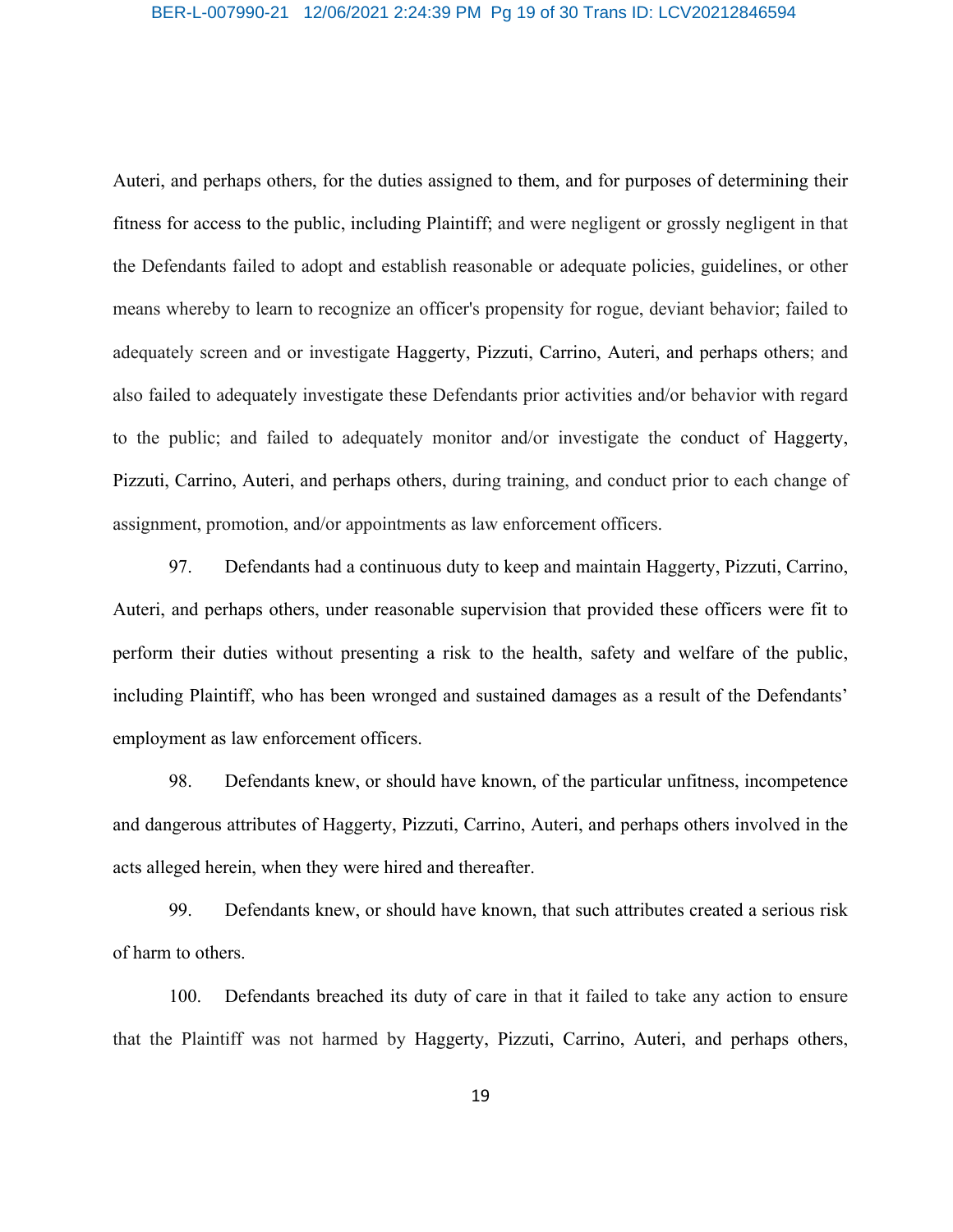#### BER-L-007990-21 12/06/2021 2:24:39 PM Pg 20 of 30 Trans ID: LCV20212846594

despite Defendants' actual and/or constructive notice of these officers' rogue and unlawful conduct; Defendants negligently screened, selected, trained, retained, employed, assigned, transferred, promoted, and/or appointed Haggerty, Pizzuti, Carrino, Auteri, and perhaps others, to positions of trust and authority as law enforcement officers, and further failed to provide adequate warning to the Plaintiff; negligently failed and refused to remove or suspend Haggerty, Pizzuti, Carrino, Auteri, and perhaps others, from their duties and failed to prevent these officers from pursuing unlawful acts against the public, including the Plaintiff. In addition, the Defendants failed to adopt and establish guidelines and policies to protect the public and the Plaintiff from unlawful conduct from its law enforcement officers. These actions amount to willful, malicious, reckless, and gross negligence, in complete disregard for the rights and safety of the Plaintiff.

101. Such attributes were the cause of the wrongful acts perpetrated upon Plaintiff by Haggerty, Pizzuti, Carrino, Auteri, and perhaps others.

102. As a direct and proximate result of the Defendants' conduct, Plaintiff has sustained damages.

**WHEREFORE**, Plaintiff demands judgment against the Defendants, joint and severally, for compensatory and punitive damages, together with interest, costs of suit, attorney's fees, and treble damages.

20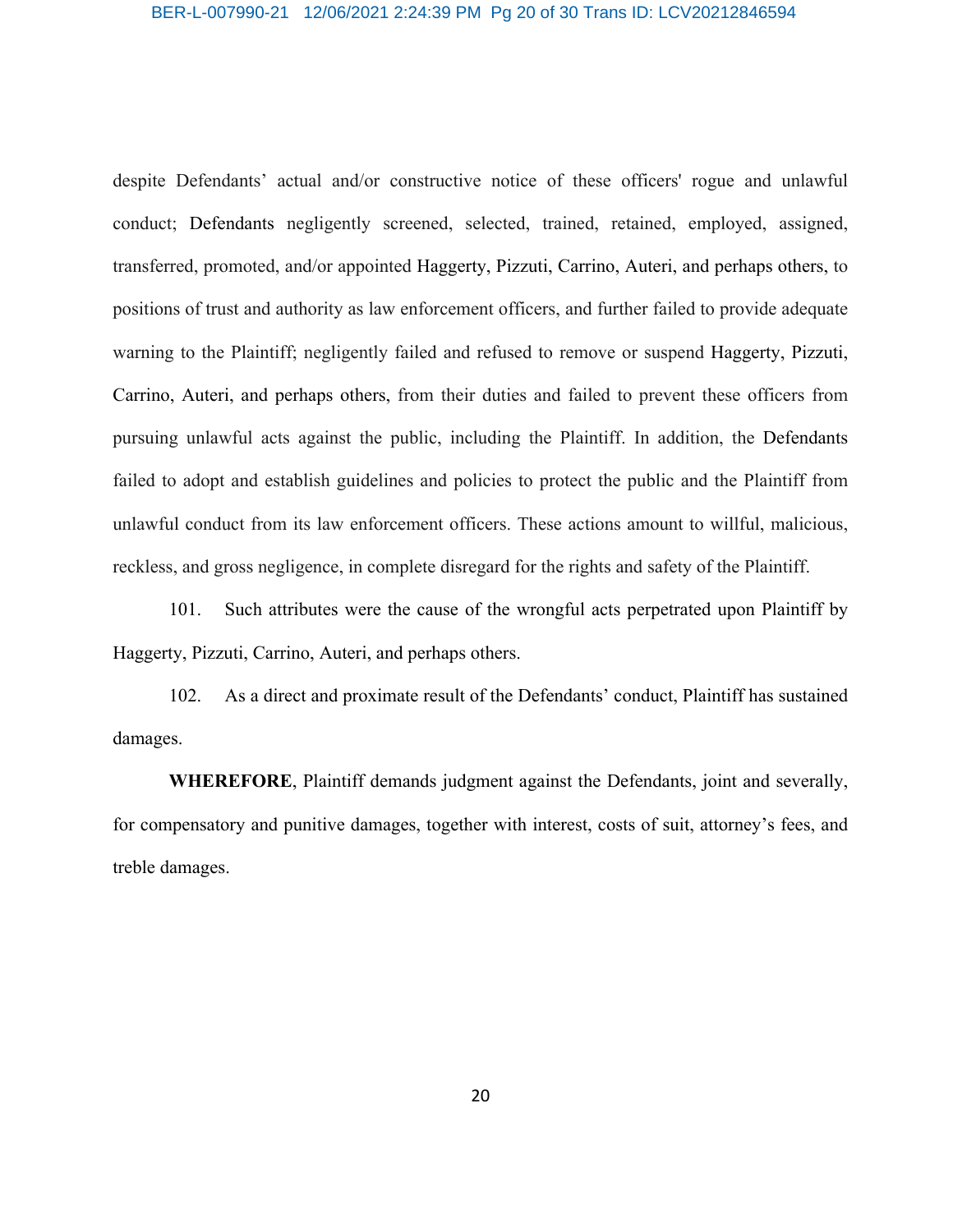#### **COUNT TWELVE**

## **NEGLIGENT TRAINING**

## **(As to Defendants Township, LPD, and John Does)**

103. Plaintiff repeats and re-alleges each and every allegation set forth in the preceding paragraphs above as if set for at length herein.

104. Defendants had a duty to exercise reasonable care in the continual formation of a law enforcement officer, including the screening, selection, training, supervision, retention, assignment, transferring, promoting, appointment and/or employing of Haggerty, Pizzuti, Carrino, Auteri, and perhaps others, for the duties assigned to them, and for purposes of determining their fitness for access to the public, including Plaintiff; and were negligent or grossly negligent in that the Defendants failed to adopt and establish reasonable or adequate policies, guidelines, or other means whereby to learn to recognize an officer's propensity for rogue, deviant behavior; failed to adequately screen and or investigate Haggerty, Pizzuti, Carrino, Auteri, and perhaps others; and also failed to adequately investigate these Defendants prior activities and/or behavior with regard to the public; and failed to adequately monitor and/or investigate the conduct of Haggerty, Pizzuti, Carrino, Auteri, and perhaps others, during training, and conduct prior to each change of assignment, promotion, and/or appointments as law enforcement officers.

105. Defendants had a continuous duty to keep and maintain Haggerty, Pizzuti, Carrino, Auteri, and perhaps others, under reasonable supervision that provided these officers were fit to perform their duties without presenting a risk to the health, safety and welfare of the public,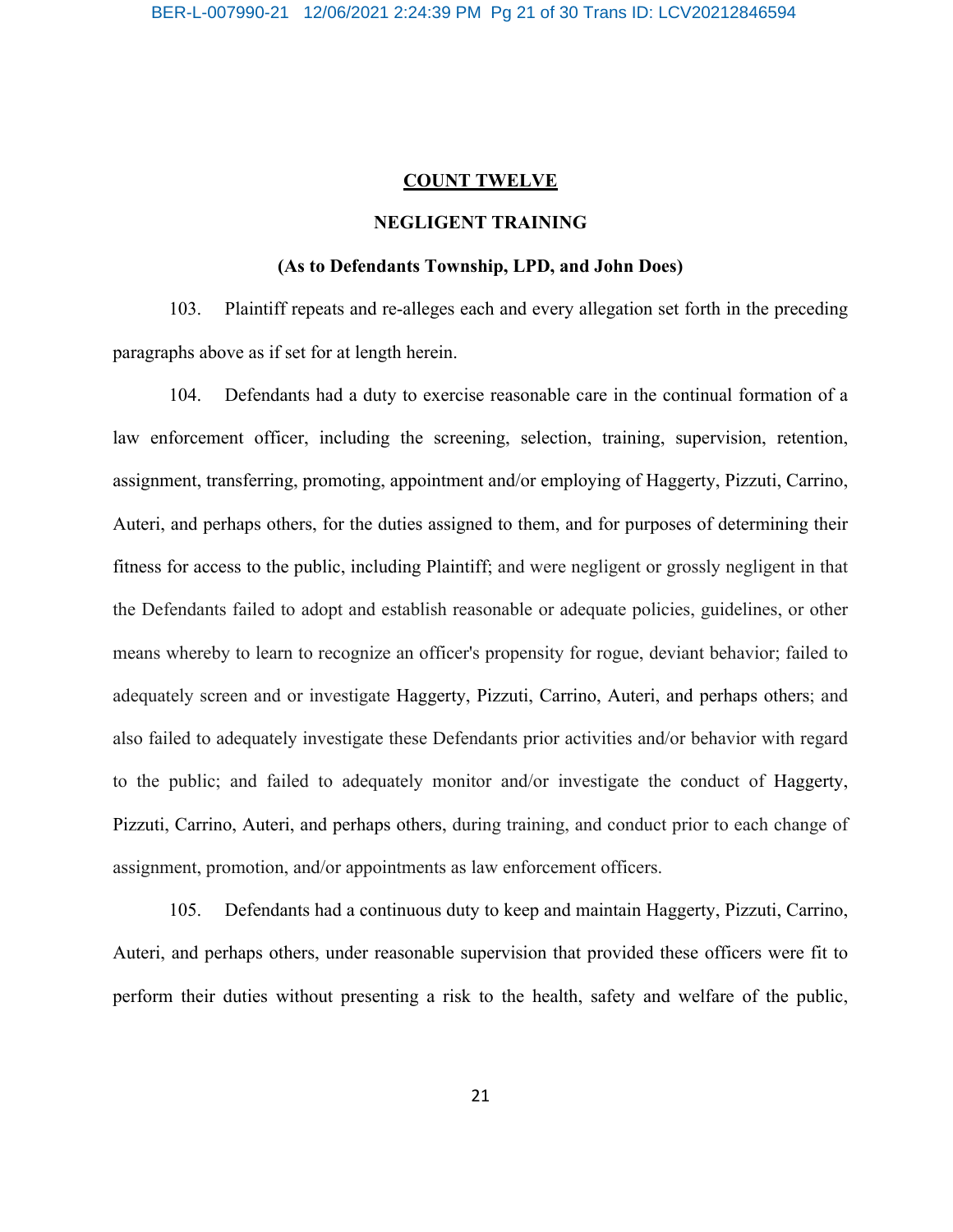#### BER-L-007990-21 12/06/2021 2:24:39 PM Pg 22 of 30 Trans ID: LCV20212846594

including Plaintiff, who has been wronged and sustained damages as a result of the Defendants' employment as law enforcement officers.

106. Defendants knew, or should have known, of the particular unfitness, incompetence and dangerous attributes of Haggerty, Pizzuti, Carrino, Auteri, and perhaps others involved in the acts alleged herein, when they were hired and thereafter.

107. Defendants knew, or should have known, that such attributes created a serious risk of harm to others.

108. Defendants breached its duty of care in that it failed to take any action to ensure that the Plaintiff was not harmed by Haggerty, Pizzuti, Carrino, Auteri, and perhaps others, despite Defendants' actual and/or constructive notice of these officers' rogue and unlawful conduct; Defendants negligently screened, selected, trained, retained, employed, assigned, transferred, promoted, and/or appointed Haggerty, Pizzuti, Carrino, Auteri, and perhaps others, to positions of trust and authority as law enforcement officers, and further failed to provide adequate warning to the Plaintiff; negligently failed and refused to remove or suspend Haggerty, Pizzuti, Carrino, Auteri, and perhaps others, from their duties and failed to prevent these officers from pursuing unlawful acts against the public, including the Plaintiff. In addition, the Defendants failed to adopt and establish guidelines and policies to protect the public and the Plaintiff from unlawful conduct from its law enforcement officers. These actions amount to willful, malicious, reckless, and gross negligence, in complete disregard for the rights and safety of the Plaintiff.

109. Such attributes were the cause of the wrongful acts perpetrated upon Plaintiff by Haggerty, Pizzuti, Carrino, Auteri, and perhaps others.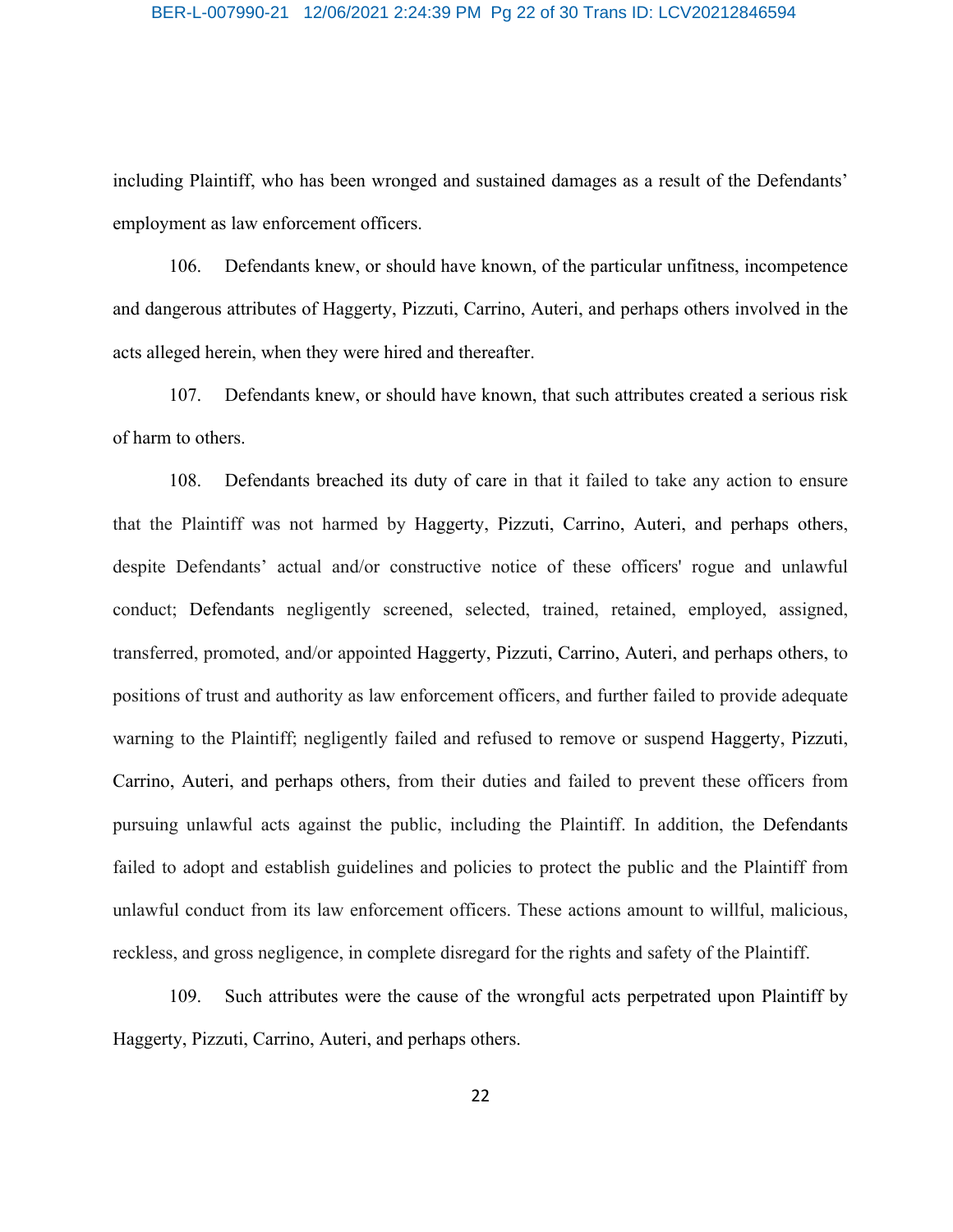110. As a direct and proximate result of the Defendants' conduct, Plaintiff has sustained damages.

**WHEREFORE**, Plaintiff demands judgment against the Defendants, joint and severally, for compensatory and punitive damages, together with interest, costs of suit and attorney's fees.

#### **COUNT THIRTEEN**

## **NEGLIGENT RETENTION**

#### **(As to Defendants Township, LPD, and John Does)**

111. Plaintiff repeats and re-alleges each and every allegation set forth in the preceding paragraphs above as if set forth at length herein.

112. Defendants had a duty to exercise reasonable care in the continual formation of a law enforcement officer, including the screening, selection, training, supervision, retention, assignment, transferring, promoting, appointment and/or employing of Haggerty, Pizzuti, Carrino, Auteri, and perhaps others, for the duties assigned to them, and for purposes of determining their fitness for access to the public, including Plaintiff; and were negligent or grossly negligent in that the Defendants failed to adopt and establish reasonable or adequate policies, guidelines, or other means whereby to learn to recognize an officer's propensity for rogue, deviant behavior; failed to adequately screen and or investigate Haggerty, Pizzuti, Carrino, Auteri, and perhaps others; and also failed to adequately investigate these Defendants prior activities and/or behavior with regard to the public; and failed to adequately monitor and/or investigate the conduct of Haggerty,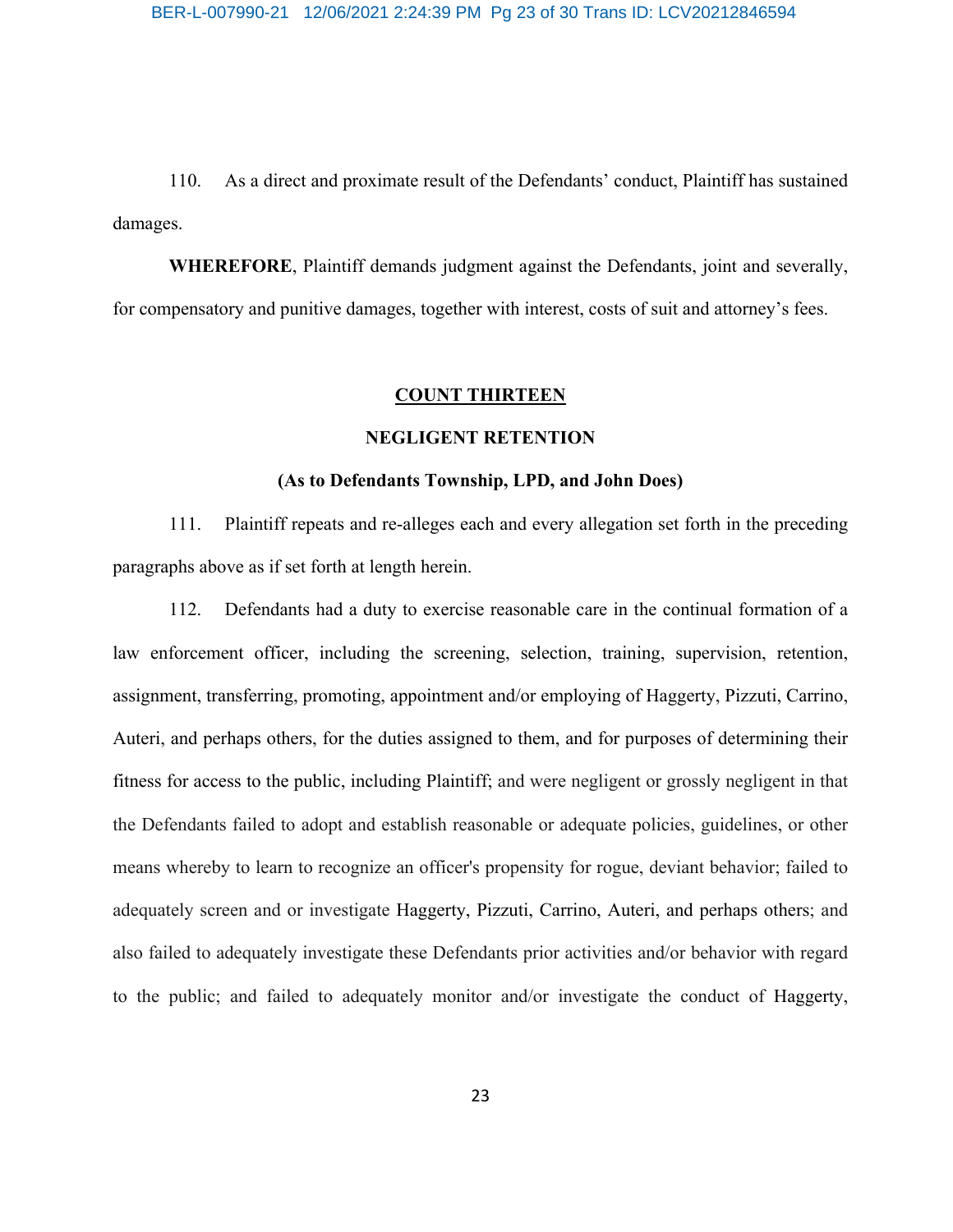#### BER-L-007990-21 12/06/2021 2:24:39 PM Pg 24 of 30 Trans ID: LCV20212846594

Pizzuti, Carrino, Auteri, and perhaps others, during training, and conduct prior to each change of assignment, promotion, and/or appointments as law enforcement officers.

113. Defendants had a continuous duty to keep and maintain Haggerty, Pizzuti, Carrino, Auteri, and perhaps others, under reasonable supervision that provided these officers were fit to perform their duties without presenting a risk to the health, safety and welfare of the public, including Plaintiff, who has been wronged and sustained damages as a result of the Defendants' employment as law enforcement officers.

114. Defendants knew, or should have known, of the particular unfitness, incompetence and dangerous attributes of Haggerty, Pizzuti, Carrino, Auteri, and perhaps others involved in the acts alleged herein, when they were hired and thereafter.

115. Defendants knew, or should have known, that such attributes created a serious risk of harm to others.

116. Defendants breached its duty of care in that it failed to take any action to ensure that the Plaintiff was not harmed by Haggerty, Pizzuti, Carrino, Auteri, and perhaps others, despite Defendants' actual and/or constructive notice of these officers' rogue and unlawful conduct; Defendants negligently screened, selected, trained, retained, employed, assigned, transferred, promoted, and/or appointed Haggerty, Pizzuti, Carrino, Auteri, and perhaps others, to positions of trust and authority as law enforcement officers, and further failed to provide adequate warning to the Plaintiff; negligently failed and refused to remove or suspend Haggerty, Pizzuti, Carrino, Auteri, and perhaps others, from their duties and failed to prevent these officers from pursuing unlawful acts against the public, including the Plaintiff. In addition, the Defendants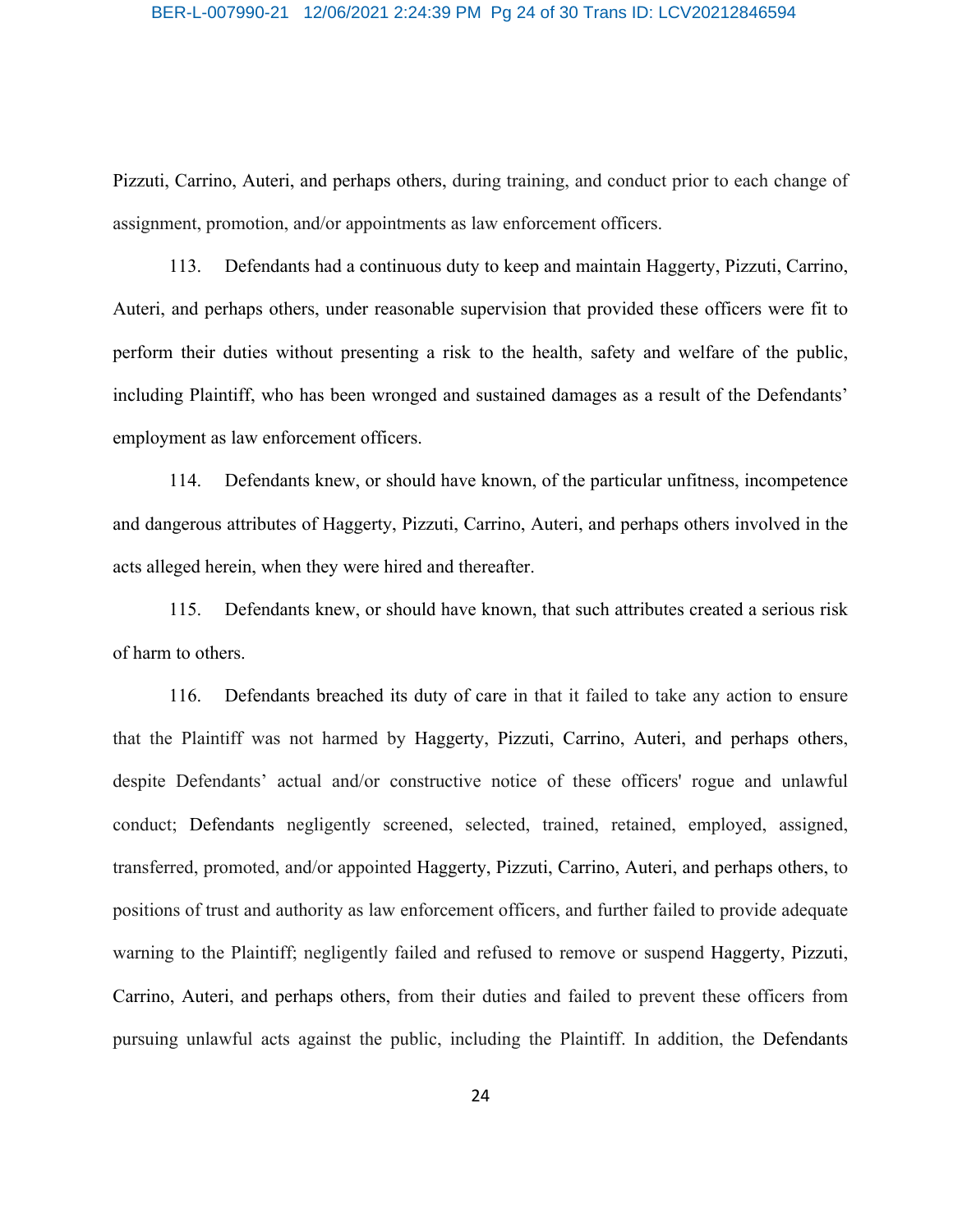failed to adopt and establish guidelines and policies to protect the public and the Plaintiff from unlawful conduct from its law enforcement officers. These actions amount to willful, malicious, reckless, and gross negligence, in complete disregard for the rights and safety of the Plaintiff.

117. Such attributes were the cause of the wrongful acts perpetrated upon Plaintiff by Haggerty, Pizzuti, Carrino, Auteri, and perhaps others.

118. As a direct and proximate result of the Defendants' conduct, Plaintiff has sustained damages.

**WHEREFORE**, Plaintiff demands judgment against the Defendants, joint and severally, for compensatory and punitive damages, together with interest, costs of suit and attorney's fees.

## **COUNT FOURTEEN**

## **VICARIOUS LIABILITY**

#### **(As to Defendants Township and LPD)**

119. Plaintiff repeats and re-alleges each and every allegation set forth in the preceding paragraphs above as if set forth at length herein.

120. Defendants Township and LPD are liable to Plaintiff by virtue of respondeat superior and/or vicarious liability for the negligent, grossly negligent, reckless, malicious and/or willful acts and/or omissions Haggerty, Pizzuti, Carrino, Auteri, and perhaps others.

121. Defendants Township and LPD are liable, as above, for the wrongful acts of the police officer defendants, and perhaps others, which were committed within the scope of their employment.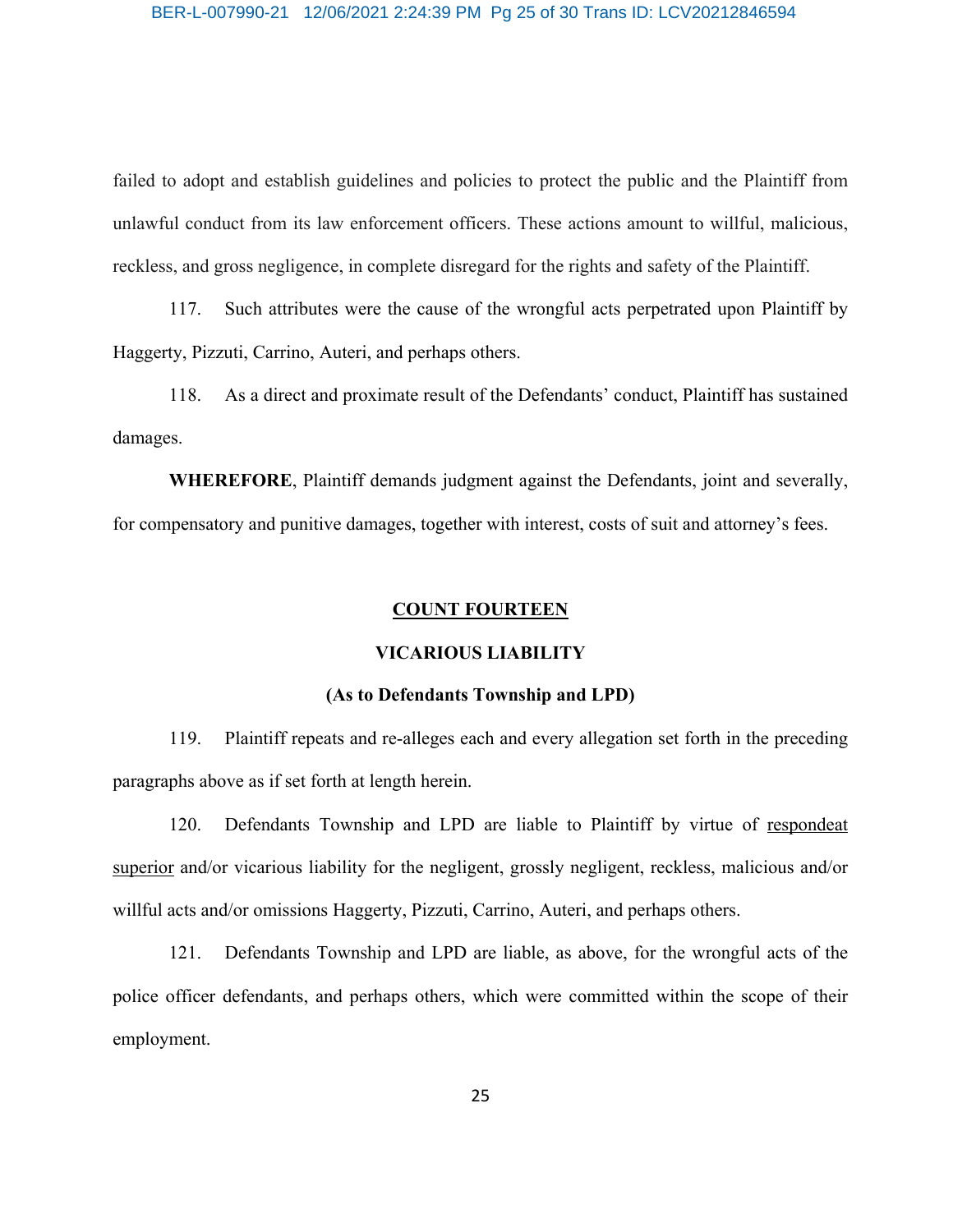#### BER-L-007990-21 12/06/2021 2:24:39 PM Pg 26 of 30 Trans ID: LCV20212846594

122. Even if the wrongful acts of police officer defendants, and perhaps others, were committed while acting outside the scope of their employment, the Township and LPD are liable, as the Township and LPD intended the consequences, the Township and LPD were negligent or reckless, the conduct violated a non-delegable duty of the Township and LPD, and/or the police officers defendants, and perhaps others, purported to act or to speak on behalf of the Township and LPD and there was reliance upon apparent authority, or the police officer defendants were aided in accomplishing the unlawful acts against Plaintiff by the existence of the agency relation with the Township and LPD.

123. The Township and LPD delegated authority to the police officer defendants.

124. The Township and LPD knew, or in the exercise of reasonable care, should have known that the police officer defendants posed a risk of harm to the public, including Plaintiff.

125. As a direct and proximate cause of the Defendants' negligence as stated above, Plaintiff has sustained damages.

**WHEREFORE**, Plaintiff demands judgment against the Defendants, joint and severally, for compensatory and punitive damages, together with interest, costs of suit and attorney's fees.

#### **COUNT FIFTEEN**

## **MONELL VIOLATION**

#### **(As to Defendants Township and LPD)**

126. Plaintiff repeats and re-alleges each and every allegation set forth in the preceding paragraphs above as if set forth at length herein.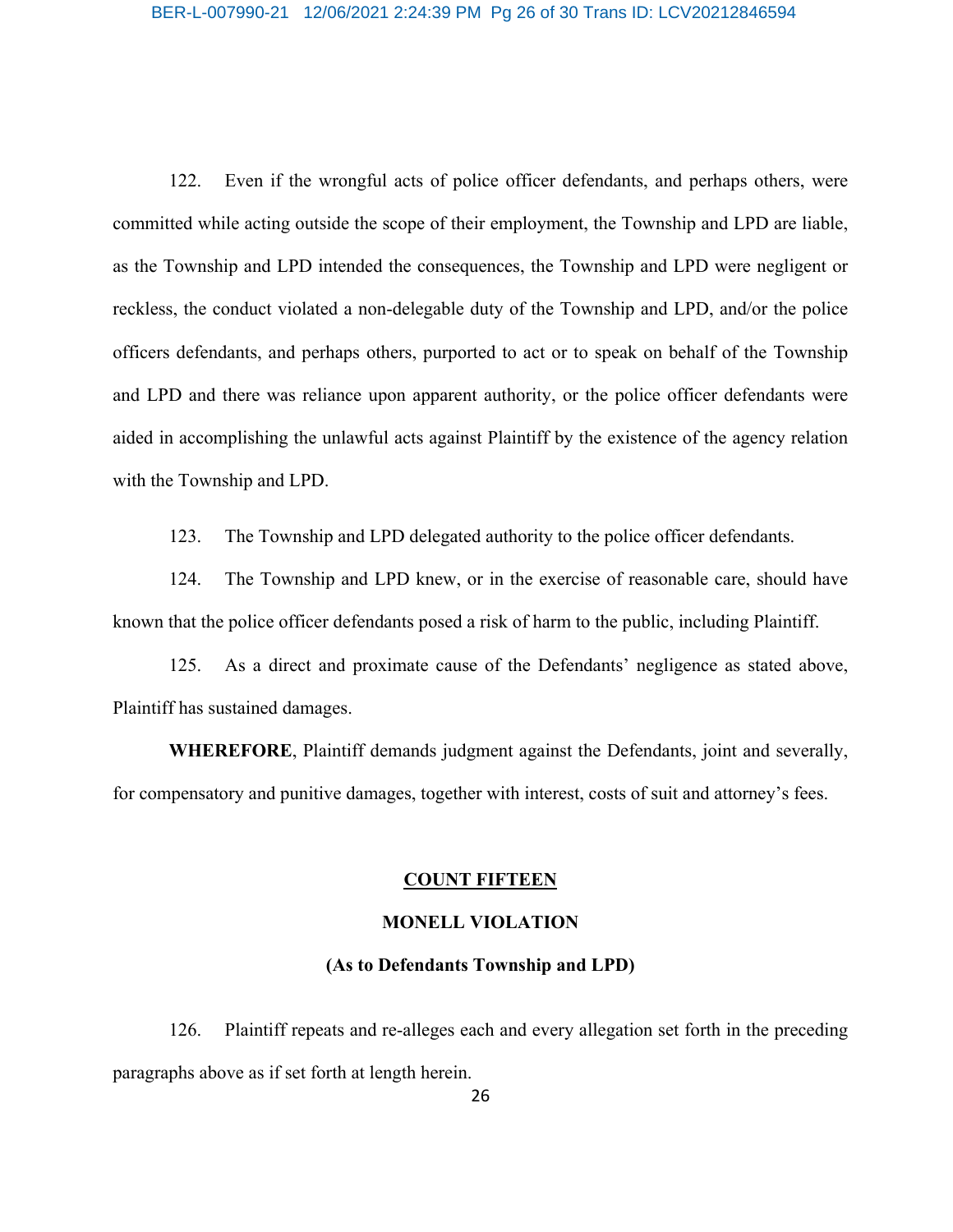127. The Township and/or LPD are the ultimate policymaking authority for all officially-adopted policies and procedures implemented by their employees, including the police officers defendants named herein, and perhaps others who are unnamed at this time.

128. The Township and/or LPD are the entities legally responsible for the hiring, retention, supervision and training of their employees, as well as administering discipline to said employees.

129. The Township and/or LPD have long-standing de-facto policies of hiring police officers who are unfit and allowing misconduct to go unpunished.

130. Internal affairs allegations into misconduct are almost always a virtual whitewash, as LPD police officers are rarely, if ever, punished for misconduct even when investigations reveal conduct that requires disciplinary and/or other remedial actions to be undertaken against the officer(s) involved in order to prevent misconduct in the future.

131. The Township and/or LPD have been on notice of misconduct by their police officers through various means, including but not limited to Tort Claims Notices, lawsuits, internal affairs complaints, and media reports.

132. Despite being on notice of the foregoing, the Township and/or LPD failed to take any disciplinary and/or remedial action.

133. The Township and/or LPD have been on notice of the fact that a systemic and pervasive pattern and practice of police misconduct exists within the Lyndhurst Police Department, and that the members of the citizenry are the victims of these acts committed by LPD police officers.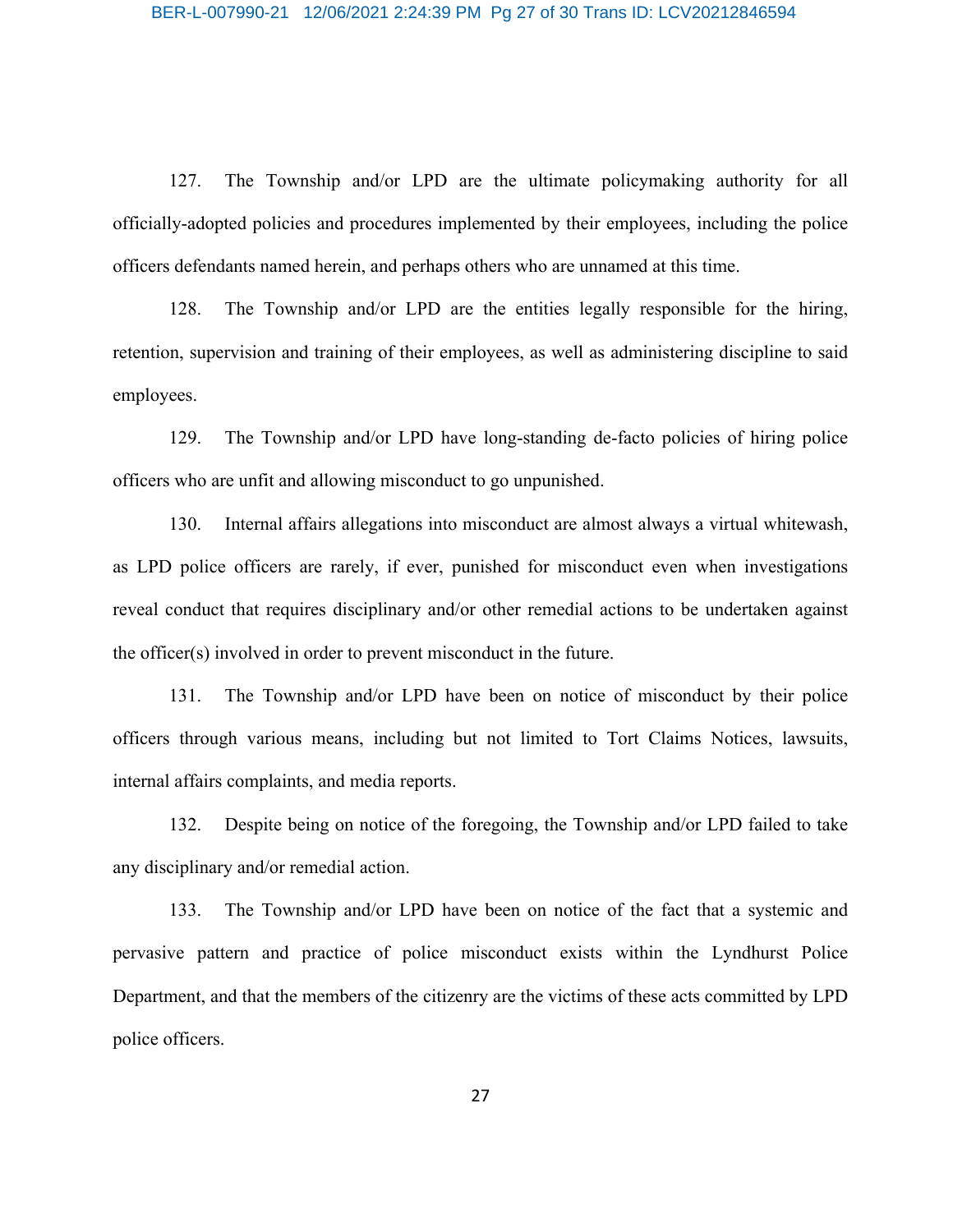134. LPD police officers are allowed, and indeed encouraged, to commit wrongful acts and misconduct with impunity knowing that no discipline, much less meaningful discipline, will result therefrom. LPD police officers' misconduct is ratified and condoned by the Township and LPD.

135. Defendants Haggerty, Pizzuti, Carrino, Auteri, and perhaps others, are comfortable in the knowledge that any acts of misconduct which they commit will not result in discipline. Thus, the lack of discipline for acts of misconduct allowed the named police officer defendants, and perhaps others, to commit the wrongful acts described herein as these defendants knew that there would be no official reprisals for their actions.

136. Upon information and belief, the discovery phase of this litigation will further reveal many other instances where the Township and/or LPD, by and through their employees, agents, and/or officers, have allowed, condoned, and encouraged a systemic, ratified, and sanctioned policy(ies) of committing acts of misconduct only to fail to discipline personnel for such actions, much less properly supervise and train them to prevent further abuses.

**WHEREFORE**, Plaintiff demands judgment against the Defendants, joint and severally, for compensatory and punitive damages, together with interest, costs of suit and attorney's fees.

> **LAW OFFICE OF BRIAN SCHILLER LLC** Attorneys for Plaintiff, David Sivella

> > */s/ Brian S. Schiller*

Dated: December  $6, 2021$  By:

Brian S. Schiller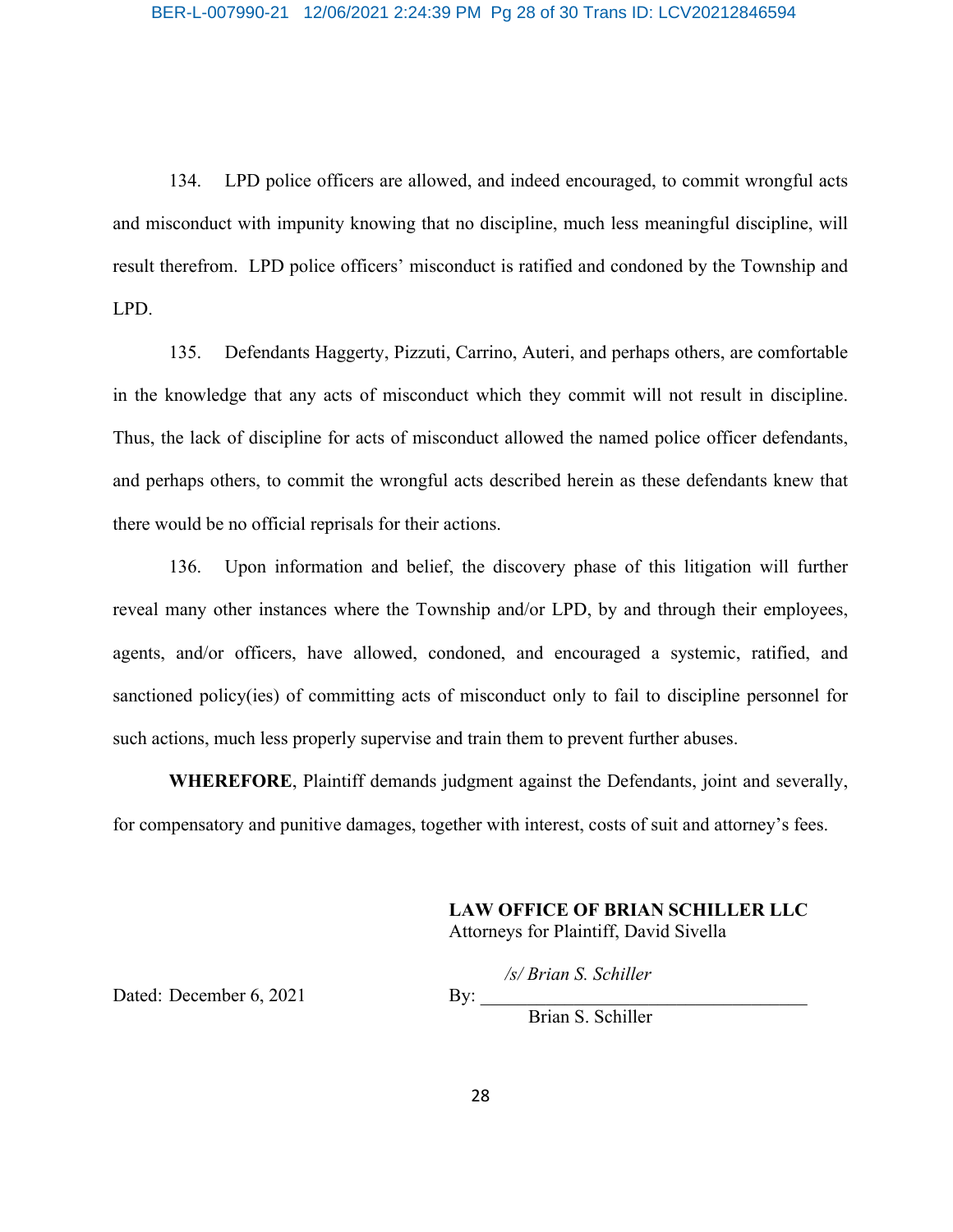#### **DESIGNATION OF TRIAL COUNSEL**

The Court is advised that, pursuant to Rule 4:25-4, Brian S. Schiller, Esq. is designated as trial counsel for Plaintiff in this action.

## **JURY DEMAND**

Plaintiff demands a trial by jury on all issues.

## **RESERVATION OF RIGHTS**

Plaintiff reserves the right to file such specific amendments and/or additional claims as are applicable hereinafter to this action and/or as the same are subsequently discovered.

## **DEMAND FOR PRODUCTION OF INSURANCE AGREEMENTS**

Pursuant to Rule 4:10-2(b), demand is hereby made that you disclose to the undersigned whether there are any insurance agreements or policies under which any person or firm carrying on an insurance business may be liable to satisfy all or part of a judgment, which may be entered in the action or to indemnify or reimburse for payment made to satisfy the judgment. If so, attached a copy of each, or in the alternative state, under oath and certification, the (a) policy number; (b) name and address of the insurer; (c) inception and expiration date; (d) names and addresses of all persons insured thereunder; (e) personal injury limits; (f) property damage limits; and (g) medical payment limits.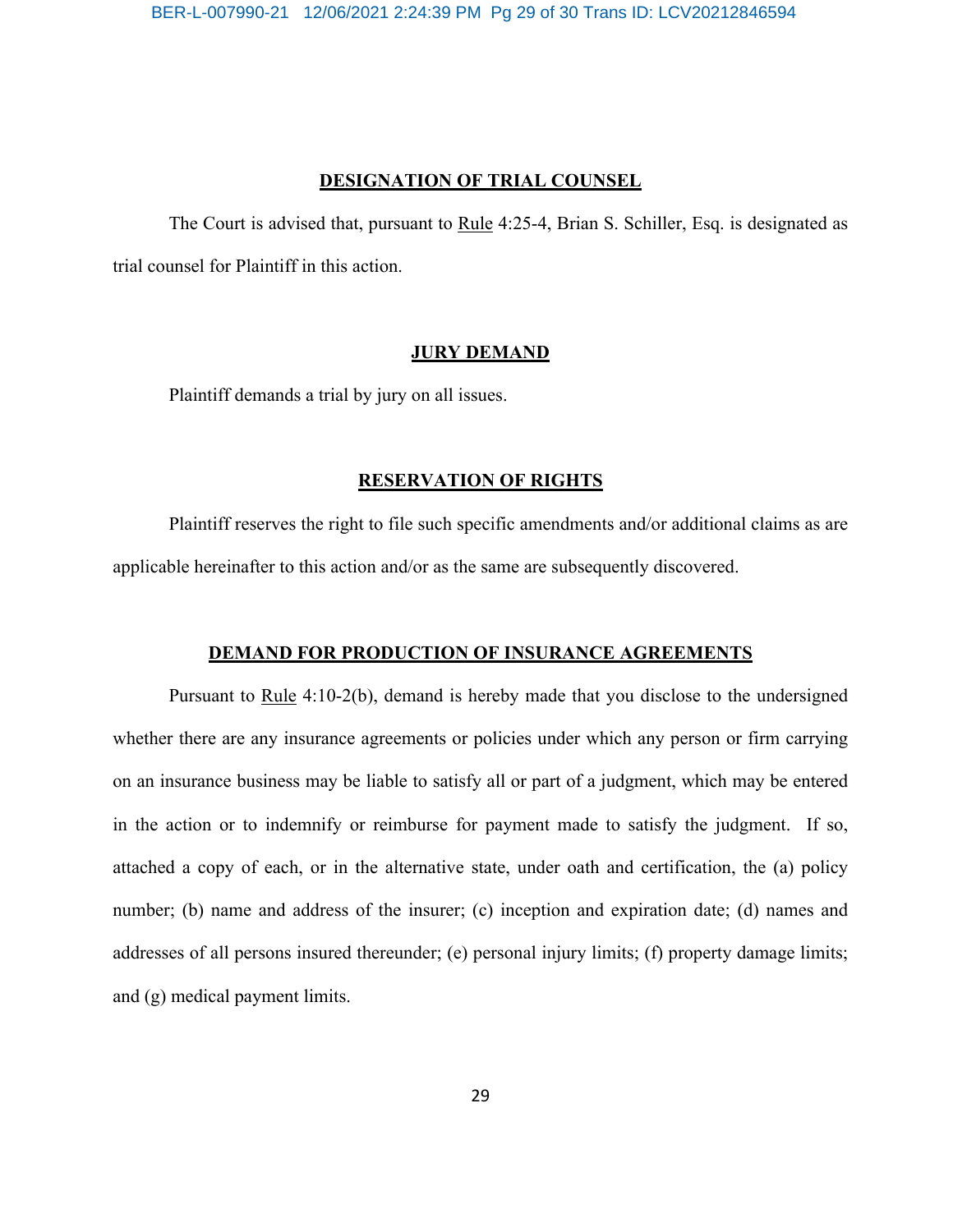BER-L-007990-21 12/06/2021 2:24:39 PM Pg 30 of 30 Trans ID: LCV20212846594

## **CERTIFICATION IN ACCORDANCE WITH RULE 4:5-1**

I certify that the matter in controversy is not the subject of any other court action or arbitration proceeding and no such action or proceeding is contemplated. I know of no other party who should be joined in this action.

## **LAW OFFICE OF BRIAN SCHILLER LLC**

Attorneys for Plaintiff, David Sivella

*/s/ Brian S. Schiller*

Dated: December 6, 2021 By:

Brian S. Schiller